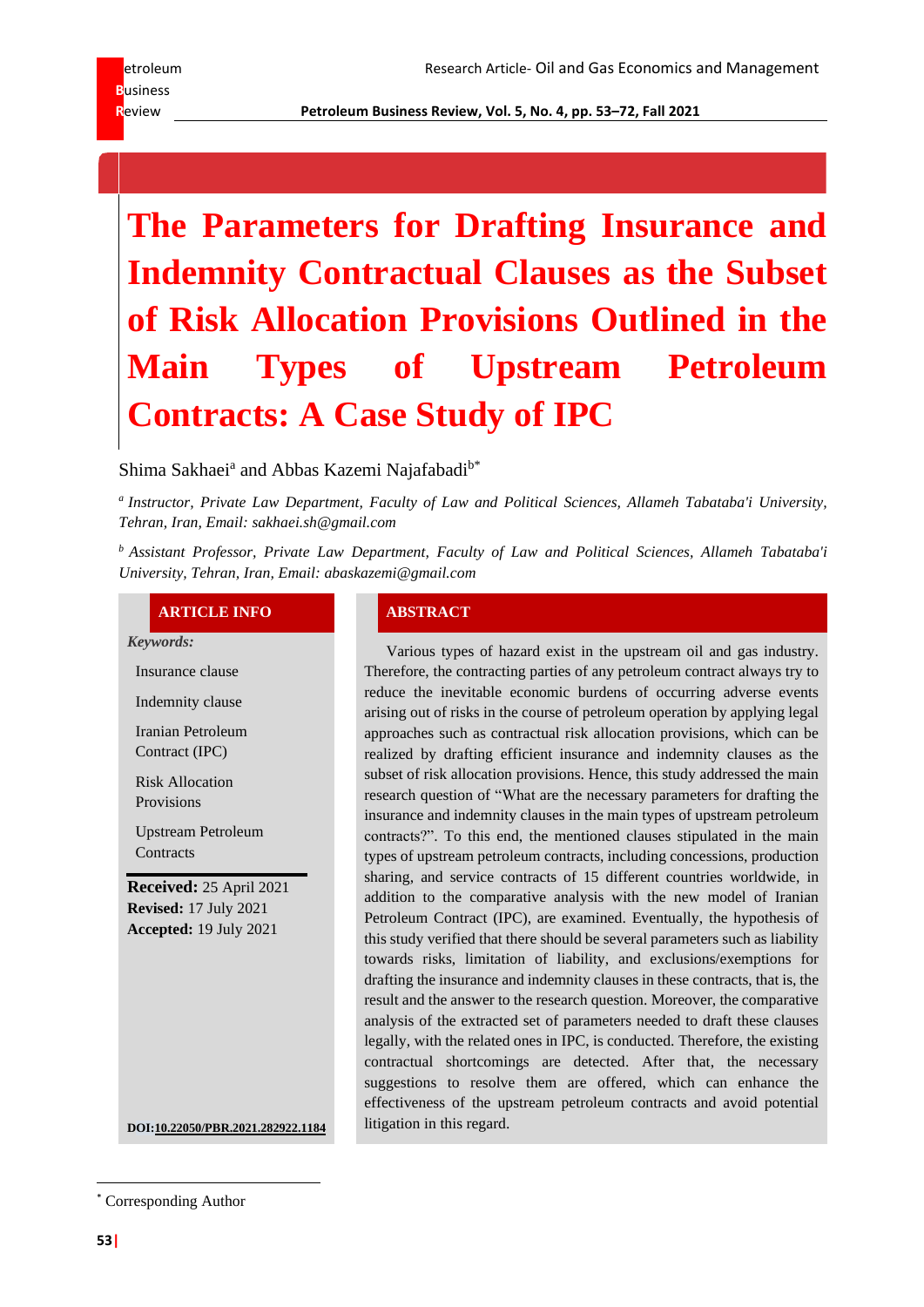# **1. Introduction**

As one of the significant natural resources and national wealth, petroleum plays a strategic role in each country. It is counted as one of the largest industries and the primary source of energy supply in today's world, especially in the oil-producing countries such as Iran, generating a large portion of national income. This vital industry has much more importance in the upstream operation with large scale, capital-intensive, and hazardous activities. Without accomplishing them safely and adequately, the rest of the midstream and downstream operations would not be realized.

The standard upstream contracts in the petroleum industry include four central concession systems, production sharing contracts, service contracts, and hybrid ones at different levels, including the primary parent, cooperation, financing, and subsidiaries (Shiravi, 2018). The wordings of the primary parent contract constitute from different sections such as financial regimes, costs and expenditures, work plans and budgets, records, reports and inspection, applicable law, dispute resolution, recruitment and training of personnel, assignment, and termination of the contract. The risk allocation section comprises provisions about the liabilities and responsibilities for losses and damages in line with determining the best contracting party to bear the risks and the related obligations. This section contains several clauses such as indemnity, insurance, exclusions/exemptions, liquidated damages, and limitation of liabilities, and these contractual clauses are all considered subsets of the contractual risk allocation mechanisms. The primary purpose of any contract is to allocate risks and uncertainties between the parties to the contract (Pipatanapyung, 2004). Thus, it should be noted that, in case of unforeseen and unexpected adverse upstream petroleum events, none of the contracting parties will be willing to undertake the incurred enormous costs in the absence of the appropriate contractual clauses regulating the risk allocation provisions, especially insurance and indemnity clauses, playing a significant role in this regard, which can lead to serious legal disputes.

Therefore, this paper focuses on the insurance and indemnity clauses in the main types of upstream petroleum contracts. In contrast, the fundamental function of risk allocation is meted by indemnity obligations and is effectuated by the insurance clause, which is discussed subsequently. To this end, this study addresses the research question of "What are the

necessary parameters for drafting the insurance and indemnity clauses contractually in the main types of upstream petroleum contracts?". Hence, the hypothesis of this study states that there should be a set of several parameters such as liability towards risks, determination of liable contracting party for the procurement of insurance and indemnification of losses, the limitation of liability, exclusions/exemptions, and consequential damages. Drafting the insurance and indemnity clauses contractually in the main types of upstream petroleum contracts is examined. Finally, by applying the obtained set of necessary parameters, the possibility of eliminating the existing weaknesses, clarifying any ambiguities, completing the shortcomings, and regulating them more precisely will be achieved, which enhances the efficiency and effectiveness of the upstream petroleum contracts in this area.

This study's theoretical and empirical approach to addressing the main question is qualitative–descriptive and comparative. The insurance and indemnity contractual clauses as a part of the risk allocation provisions stipulated in the main types of upstream petroleum contracts of 15 different countries worldwide have been examined. After extracting the necessary parameters needed to draft them, they have been classified based on their standard features, enabling a comparative analysis with the related contractual clauses in IPC in the next step. Finally, the possible ambiguities and the existing shortcomings are found out, and the necessary suggestions for overcoming the existing deficiencies and drafting the clauses described above are presented more efficiently for the upcoming petroleum contracts.

Kaarbo and Beasley defined comparative analysis as the systematic comparison of two or more data points (cases) obtained through use of the case study method. They also confirmed that case studies can be qualitative and narrative and do not necessarily need to rely on multiple sources of evidence to function (Kaarbo and Beasley, 1999, pp 369–391). Pickvance, validating the usefulness of comparative analysis as a research method, stated that it aims to understand events and their cause. He identified two conventional types of comparative analysis: the first explains the rationale for similarities and differences between phenomena, and the other emphasizes data collection; he also proposed two additional types that reveal a pluralist approach and focus on emergent phenomena in different societies (Pickvance, 2005, pp 2–6).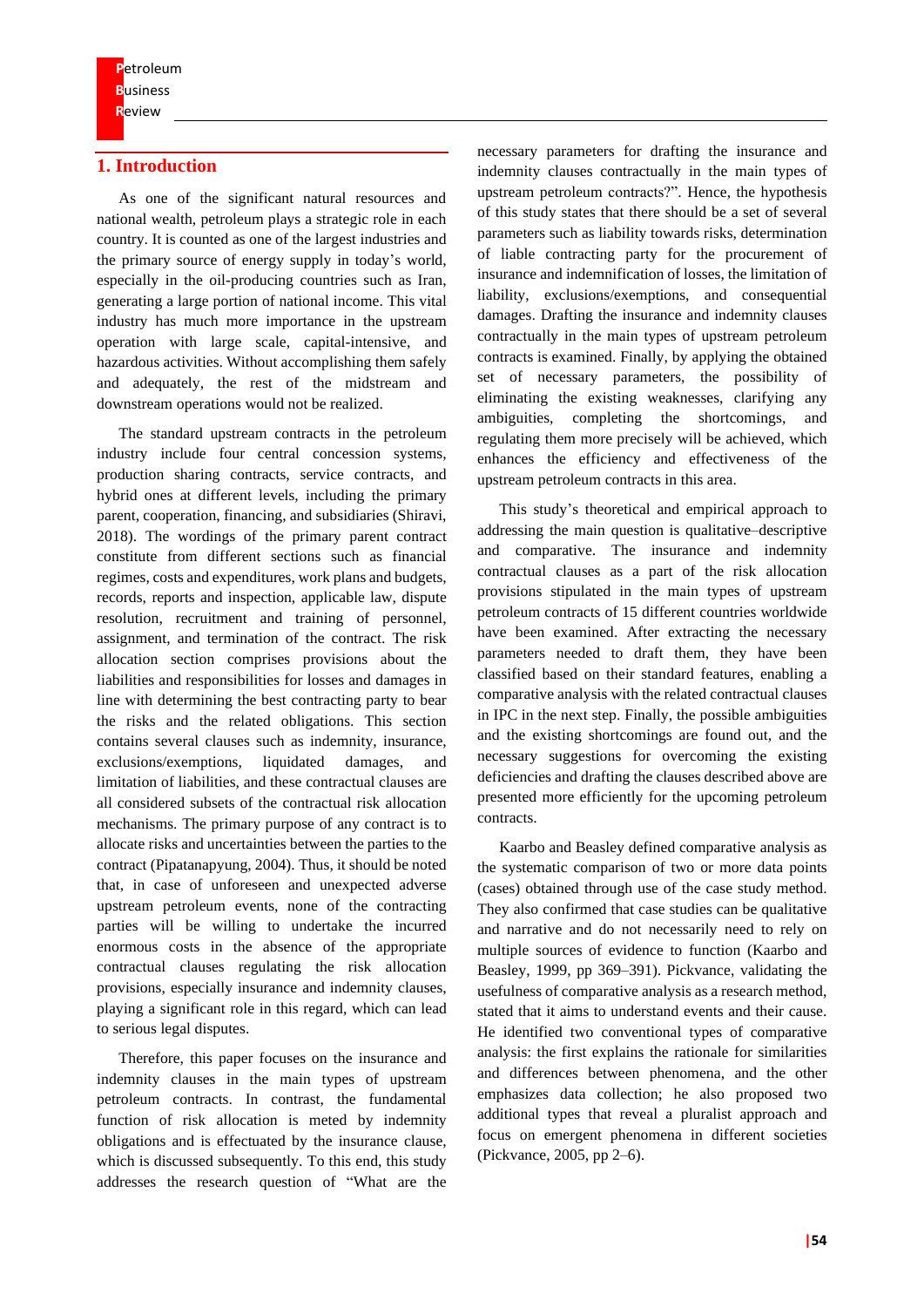

Volume 5, Issue 4 December 2021

In the current study, the original versions of upstream petroleum contracts and the model contracts of 15 countries in the cases due to the confidentiality and lack of access to the original ones are applied.<sup>2</sup> This paper is divided into five parts. The first part sets the stage for the study by defining the theoretical and jurisprudential understanding of risk allocation provisions along with insurance and indemnity contractual clauses as the central concept. After that, the study addresses the question of "How the insurance and indemnity contractual clauses effectuate the risk allocation of upstream petroleum contracts?" by highlighting their roles and contributions. The third part dissects the insurance and indemnity clauses in different upstream petroleum contracts and introduces the set of parameters obtained in an organized table. The fourth part undertakes a comparative analysis, and at last, the study is wrapped up by the main conclusions from the preceding discourses. The study's limitations and suggestions for future research are also offered in this part.

### **2. Literature review**

According to the investigation of the research background, none of the previous studies have dealt with the subject of this study, i.e., the parameters for drafting the insurance and indemnity clauses as the subset of risk allocation provisions, which indicates the novelty and significance of this study. However, some domestic and foreign studies discuss risk allocation, insurance, and indemnity in the different petroleum contracts but with different viewpoints. Some of these research papers are presented in summary below.

An empirical study on the contractual risk allocation and indemnifying and holding harmless clauses in the oilfield service contracts in Malaysia was conducted by Wan Zulhafiz Wan Zahari (2015). This empirical study was conducted to investigate the issues and problems concerning risk allocation provisions and to indemnify and hold harmless clauses of oilfield service contracts in Malaysia. The main finding of this empirical study indicates that contractors are concerned about the oneway adversarial style of the operator–contractor relationship.

A paper by Onukwube and Achi, entitled "Risk allocation in oil exploration contracts in Nigeria", examined the risk allocation between parties in oil exploration contracts. A questionnaire survey based on

23 identified risk factors and criteria for distributing these identified risks was distributed to a population of 60 senior management staff of four multinational oil companies and government-owned oil companies. The results show some of the leading risk factors and the way of allocation, and the study suggests that similar studies should be conducted in other oil-producing countries since risks vary with culture, social, political, and economic environments.

Another research entitled "A comparative analysis on the enforceability of knock-for-knock indemnities in Thailand and the United Kingdom" by Wan M. Zulhafiz (2017) addressed the issue of enforceability of knockfor-knock indemnities pertaining to bodily injury and death in oilfield service contracts in Thailand. It concluded that despite the restriction under the Thai Unfair Contract Terms Act (TUCTA), the knock-forknock indemnities in standard oilfield service contracts, e.g., the leading oil and gas competitiveness (LOGIC) model, could still be enforceable in Thailand, subject to certain limitations.

Abdul Rahman (2020) researched "Unfair risk allocation in oil and gas upstream service contracts in Malaysia: the necessity for oilfield anti-indemnity act". He argued that a specific legal mechanism should be adopted in Malaysia to protect and limit the contractors' liability under oil and gas service contracts. It is suggested that the Malaysian Parliament should pass a particular law, such as Oilfield Anti-Indemnity Act.

The paper of [Olomi](https://www.sid.ir/en/journal/SearchPaper.aspx?writer=804270) and [Hajmohammad](https://www.sid.ir/en/journal/SearchPaper.aspx?writer=804272) Jafar (2017) on "Analysis of risk allocation of the blowout and kick in offshore drilling contracts and insurance coverage of those risks" examined the allocation of risks in day rate, turnkey, and footage drilling contracts for "blowout" and "kick" risks. According to the insurability criteria and energy exploration and development (EED) policy wording, it showed that kick as a drilling risk and a kind of blowout, depending on the situation, is not insurable through the standard available insurance policies in the market.

Sadeghi Shahdani et al., in a paper entitled "Juridical survey of enforcement of oil contractors to ensure oil and gas wells", used descriptive analytic methods and referred to jurisprudence texts and criteria (MASLAHAT and rationality criteria) to prove the hypothesis of enforcement of oil contractors so as to ensure oil and gas wells.

<sup>2</sup> Actual and model upstream petroleum contracts from 15 different countries, including Libya, Russia, Tanzania, India,

Georgia, Azerbaijan, Australia, Brazil, Lisbon, Pakistan, Island, Iraq, Angola, Ecuador, and Gambia.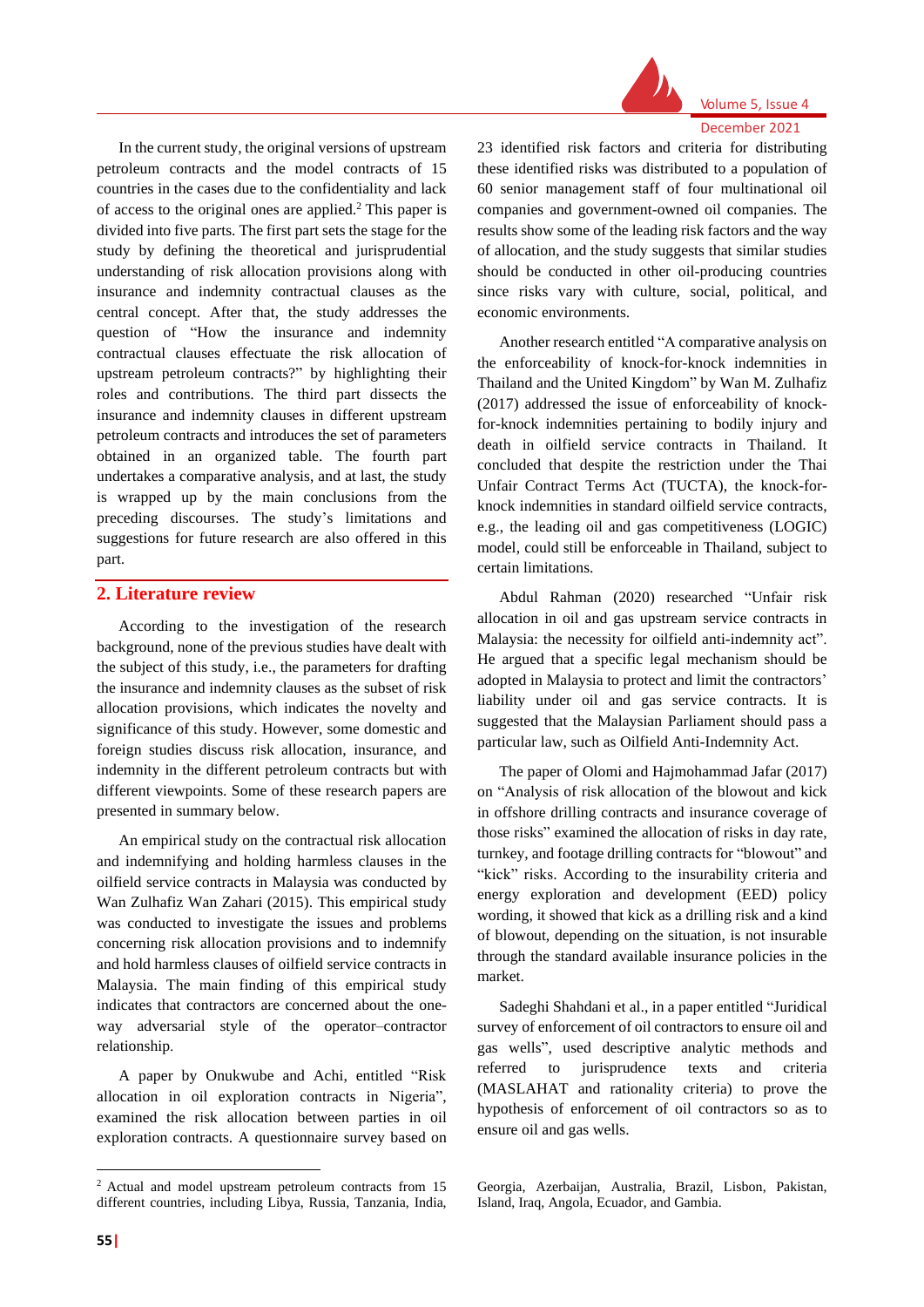**P**etroleum **B**usiness **R**eview

"Designing oil risk securities based on risk transferring insurance-linked securities", by [Seiflou](https://www.sid.ir/en/journal/SearchPaper.aspx?writer=763455) et al. (2017) tried to develop a model for issuing oil risk securities based on Simon's theory of bounded rationality (1996). This model is consistent with conditions in the Iranian oil and insurance industries and the Islamic juridical (Shari'ah) considerations for the corresponding investments.

### **3. Risk allocation provisions**

Participation in the upstream oil and gas sector requires significant capital contribution and brings a high degree of risk to property damage and loss of life.<sup>3</sup> The oil and gas industry is capital intensive and embedded with multifarious risks (Dike and Chigonu, 2020, p.172). This issue raises more difficulties when facing multiple parties in an upstream petroleum contract. Moreover, the nature of risks is different in upstream operation, whereas the level of risks downstream is not as high, according to the main types of activities involving transportation, processing, and storage of oil and gas (Dike and Chigonu, 2020). Contractual risk management is an approach to protecting an organization from losses caused by potential risks. One of the significant elements of contractual risk management as a critical solution is risk allocation that always occurs in any situation where more than one party (owner, contractor, and consultant) is responsible for the execution, ensuring that every risk recognized and managed is good practice in any business. This activity is an essential step since this allocation can significantly influence the behavior of the business participants and hence impact both project performance and final cost (Zaghlol and Hartman, 2002). Risk allocation in the industry may be achieved by setting out in the contract's clauses which party will be liable for (or exempted from) a given risk and to what extent (Badiru and Osisanya, 2016). The risk allocation provisions have been consistently at the heart of negotiation between the contracting parties to achieve this purpose. In general, most of the provisions of contracts allocate risk. However, specific provisions are designed to do this deliberately and aim to achieve particular objectives (Coates, 2012). Primarily, these provisions are organized into five broad groups: indemnities, insurance, exclusions/exemptions, limitation of liability, and liquidated damages (Gordon, 2011). This paper intends to deal with the contractual

<sup>3</sup> Caledonia North Sea Ltd v London Bridge Engineering Ltd [2002] UKHL 4; [2002] 1 Lloyd's Rep 553, HL.

mechanisms of insurance and indemnity clauses, which are discussed more thoroughly.

#### **3.1. The concept of insurance and indemnity contractual clauses**

In a legal viewpoint, a "clause" is defined literally as a [particular](https://dictionary.cambridge.org/dictionary/english/particular) [part](https://dictionary.cambridge.org/dictionary/english/part) of a written [legal](https://dictionary.cambridge.org/dictionary/english/legal) [document](https://dictionary.cambridge.org/dictionary/english/document) or [agreement,](https://dictionary.cambridge.org/dictionary/english/agreement) [dealing](https://dictionary.cambridge.org/dictionary/english/deal) with a particular subject.<sup>4</sup> In addition, contractual clause is any provision forming part of a contract and gives rise to a contractual obligation, a breach of which can give rise to litigation (Martin, 2006). According to the literal meaning of the clause and its implication on a particular subject, one of these particular areas is insurance and indemnity which is the subject of this study. In general, the insurance and indemnity contractual clause as the risk allocation mechanism constitutes the risk allocation provisions as its subset. Generally, all policies issued in the energy should include provisions relating to law and jurisdiction. Policies issued by local insurers may require by law that they are subject to the law and practice applying in the country although they may allow jurisdictions in other countries. There may well be generic insurance laws applying in certain countries, affecting the rules relating to the disclosure of information or time limits for the notification of claims. These issues will then govern the interpretation of the contract despite specific provisions in the policy; an overriding clause should ideally deal with such conflicts in the policy (Sharpe, D., 2009 p35).

#### **3.2. Indemnity contractual clause**

The philosophy of the existence of an Indemnity contractual clause lies in the emergence and evolution of risk allocation. One of the fundamental purposes of any contract is to allocate risk and uncertainty between the parties, which is a challenging area, especially for operators and contractors of petroleum projects. However, referring to the concept of risk allocation means allocating the risk to one party that can handle the risk more effectively. In the traditional approach, risk allocation clauses are usually drafted in a false-based manner; it means the party in breach is liable, not the party who is best able to handle the risk. Thus, a contractual response to this problem is given by the indemnity contractual clause.

<sup>4</sup> Cambridge Dictionary.

https://dictionary.cambridge.org/dictionary/english/clause. (Last accessed at: 27.02.2021)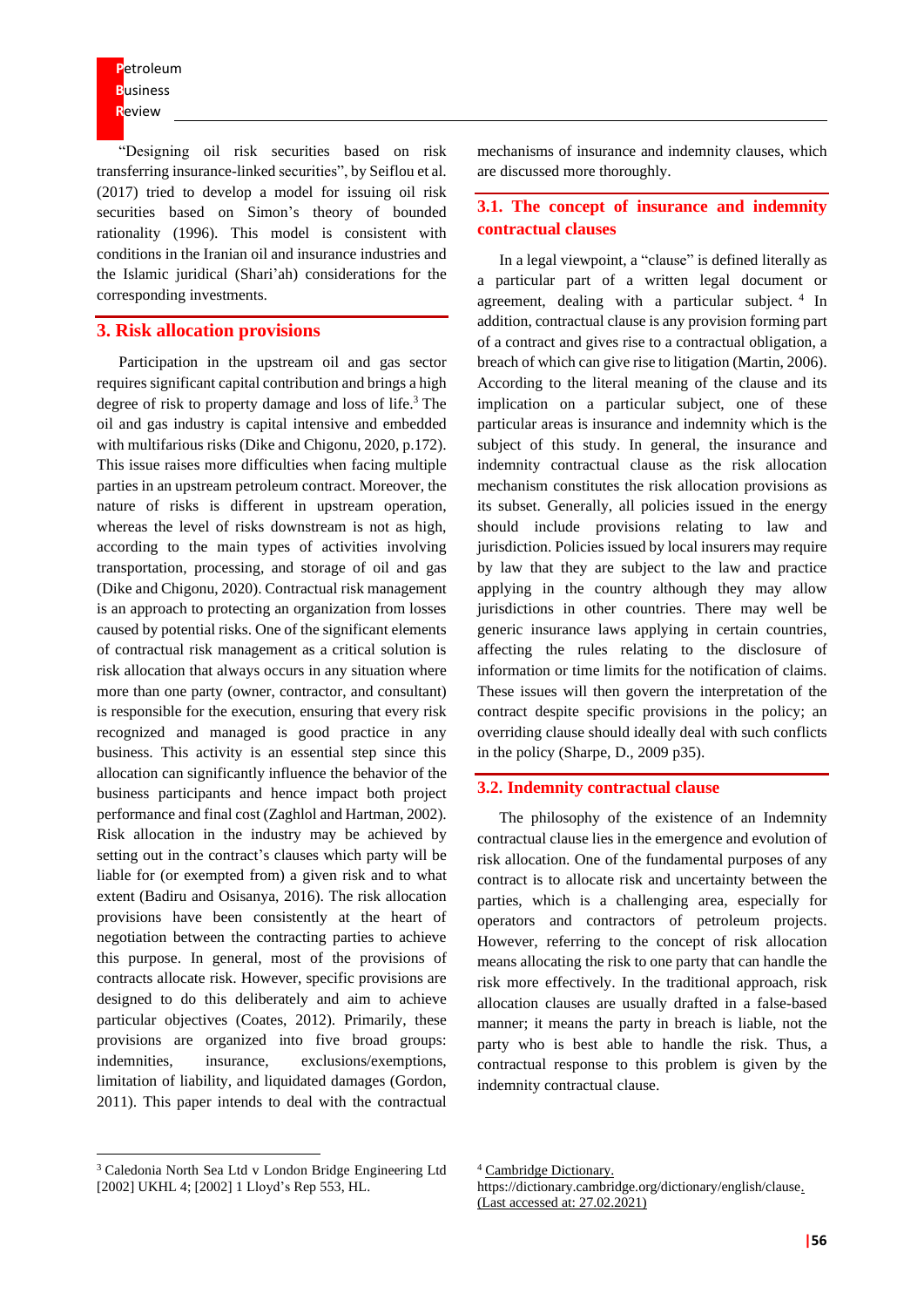

In general, the risk allocation process can be accomplished through three approaches: the efforts and contractual response of contracting parties, judicial process, and legislative intervention or operation of law. The indemnity contractual clause is under the first approach of the risk allocation process. Under the indemnity clause, the indemnifying party agrees to make a payment to the party having the benefit of the indemnity if the indemnified party suffers a loss due to the occurrence of a specified event (Gordon, 2011). The indemnity clause has been examined as mutual and straightforward. According to traditional oil and gas industry practice, contractual liability is allocated based on knock-for-knock indemnity. However, after the Macondo incident, it has been argued that the operators tend to shift greater risk to the contractors (Zulhafiz, 2017c). The mutual indemnity clause is named by several terms, including knock-for-knock indemnity, hold harmless clause, cross-indemnity, and reciprocal indemnity. A simple indemnification clause is where one party (i.e., the operator) undertakes the responsibility to indemnify another party (i.e., the contractor) should a loss be suffered during their contractual relationship. The operator effectively agrees to absorb the loss (or might choose to insure against it) (Hewitt, 2008, p.177) for breach of contract or care even if the contractor is at fault (Wang, 2016). Under the mutual hold harmless indemnity regime, each party to the contract (as indemnitor) agrees to take responsibility for and indemnify the other (as indemnitee) against injury and loss to its personnel and property and its own consequential losses. Such provisions are ordinarily intended to be effective even if the accident and related losses are caused by negligence, breach of statutory duty, or breach of contract of the party protected by the indemnity regime by setting up the cross-indemnities mechanism (Hewitt, 2008, p.182). The clause is designed to avoid the problem of determining the respective liability of parties for a given loss in which the contracting parties will exchange mutual indemnities for any suit or action brought against a counterparty for injuries to or death of both the indemnitor and indemnitee's employees regardless of fault or negligence (Zulhafiz and Abdul Rahman, 2020, p.179). The parties which hold greater bargaining power might not be

willing to include such a clause in the contract (Zulhafiz, 2018).

Indemnity clause commonly includes three interrelated requirements: (1) to indemnify that is to compensate a party for its liabilities and losses or settlements of the claims, (2) to hold harmless in which one party will not assert a claim against the other party, and (3) to defend that is considered as paying the fees of the attorneys who defend the claims (Peddycord, 2019).

#### **3.3. Insurance contractual clause**

According to Iran's Insurance Act, 1938, insurance is defined as a contract under which one party in consideration of a specific payment (the premium) undertakes to pay a certain amount as the compensation or indemnify the other party in case of the occurrence of events that lead to losses or damages.<sup>5</sup> The insurance clause generally speaks about the responsibility for losses and damages, or the liability of funding the costs of losses and damages, which may arise out of the occurrence of adverse events. The contractual insurance clause requires a party, usually the one to whom risk is allocated, to carry certain types of insurance with specific coverage limits and requirements and to name the other party as an additional insured [\(Kagan,](file:///C:/Users/sakha/Desktop/Kagan) 2020)<sup>6</sup>. Insured risks are shifted to a third party that is the insurer. This can be especially helpful if the party required to carry the insurance is not financially strong (Peddycord, 2019). As an instance, David Sharpe states in his book that the Insurance clause stipulates that a contractor must maintain admitted insurance (i.e., with carries licensed to do business in the applicable state or country), in respect of various liabilities set out in an exhibit attached to the contract. Evidence of such insurance must be furnished by the insurer, in the form of certificates or insurance policies, or using certification from a self-insurance fund. The operator is similarly required to maintain specific liability insurances as provided in the contract, with evidence to be furnished to the contractor. Both parties undertake to name the other as additionally insured parties, but only to the extent of the respective indemnification obligations assumed, and this extends to a mutual waiver of subrogation from respective insurers (Sharpe, D., 2009 p65).

Moreover, some other supplementary clauses as the risk allocation mechanisms have roles in addition to the

<sup>5</sup> Insurance Act of Iran, 1316. Article 1.

<sup>6</sup> Additional insured is a type of status associated with general liability [insurance](https://www.investopedia.com/terms/l/liability_insurance.asp) policies that provides coverage to other individuals or groups that were not initially named in the policy. With an additional insured [endorsement,](https://www.investopedia.com/terms/e/endorsement.asp) the additional

insured will then be protected under the named insurer's policy and can file a [claim](https://www.investopedia.com/terms/i/insurance_claim.asp) in the event that they are sued. <https://www.investopedia.com/terms/a/additional-insured.asp> (last accessed at: 22.03.2021).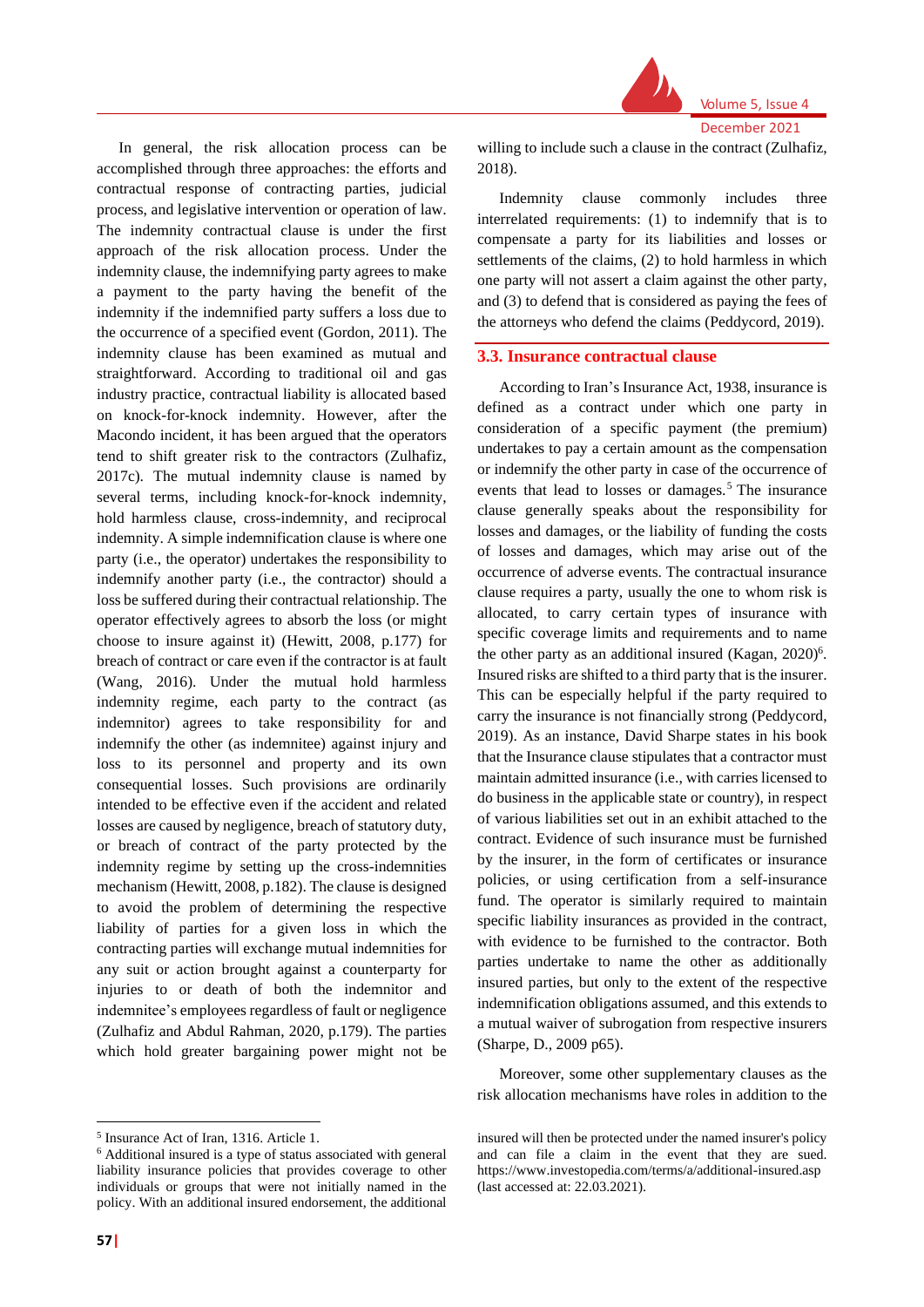indemnity and insurance clause, such as the limitation of liabilities, exclusions/ exemption clauses, and liquidated damages.

#### **3.4. Exclusion/exemption clause**

Exclusion of liability clause absolves a party or parties to a contract for being liable or responsible for damages, losses, injuries, and other dangers that may arise from there (Dike and Chigonu, 2020, p190). Exclusions are usually used in cases of consequential loss, willful misconduct, and gross negligence in upstream petroleum contracts.

#### **3.5. Limitation of liability**

The limitation of liability or a "liability cap" is another contractual mechanism commonly used in the petroleum industry. Unlike indemnities, which look to shift liability, a liability cap looks to the limitation of a party by reference to a total sum of money payable rather than by reference to a particular species of loss (Moller, 2016).

#### **3.6. Liquidated damages**

Simply stating, liquidated damages are amounts fixed, settled, and agreed upon in advance to avoid litigation as to damages sustained; they may exceed or fall short of the actual damages sustained, but the sum thus fixed and determined (in advance) binds the parties to such agreement.<sup>7</sup>

# **4. How insurance and indemnity contractual clauses effectuate the risk allocation provisions of upstream petroleum contracts**

For clarifying the contribution of the insurance and indemnity contractual clause in the risk allocation process of upstream petroleum contracts, it is necessary to perceive the concept of risk as to the core part of risk allocation and to discover its relationship with insurance and indemnification.

The term risk is variously defined as (1) the chance of loss, (2) the possibility of loss, (3) uncertainty, (4) the dispersion of actual from expected results, or (5) the probability of any outcome different from the one expected. Nevertheless, more specifically, risk is defined as a condition in which there is a possibility of an adverse deviation from the desired outcome expected or hoped for (Vaughan and Vaughan, 2007, p2). Insurance derives its existence from the nature of risk. If there is no risk,

there will be no need to have insurance. Moreover, risk management is a scientific approach to dealing with risks by anticipating possible losses, designing, and implementing procedures that minimize the occurrence of the loss or the financial impact of the losses that do occur (Vaughan and Vaughan, 2007, p16). In the terminology of modern risk management, the techniques for dealing with risk are grouped into two broad approaches: risk control and risk financing. Of course, the purchase of insurance contracts is a direct approach to risk transfer. Considering one party's specific payment (the premium), the second party contracts to indemnify the first party up to a specific limit for the specified loss that may or may not occur (Vaughan and Vaughan, 2007, p19). Hence, risk transfer as the core concept of risk allocation is achieved by insurance. Insurance is a complicated and intricate mechanism. However, in its simplest aspect, it has two fundamental characteristics: 1) transferring or shifting risk from one individual to a group. 2) sharing losses, on some equitable basis, by all group members. Van der Merwe approaches insurance as a contract in which one party (insurer), in return for monies paid, will recompense the other party (insured) upon the occurrence of a specific event in a manner that seeks to restore the latter to the status quo ante (Van der Merwe, 1970, p149). It works on the principle of pooling risks by a collectivity of people exposed to the same specific risk, each of whom is willing to make a payment (premium) to avoid bearing the incidence of the economic consequences of an event when it occurs. The insurer arrives at this premium by estimating the frequency of the risk events and applying this outcome to a calculus of probabilities (Ewald, 1991) to predict the chance of the risk materializing. Therefore, to achieve an effective risk allocation, loss mitigation, and meeting the economic costs of losses as the primary function of indemnification, the existence of insurance is essential. Furthermore, we can conclude the close interrelated relationship between insurance, indemnity, and risk, which is quite evident from the definitions provided.

Insurance is one of the most important and widely used risk management techniques that play an influential role in the risk allocation process. Risk allocation is not about transferring risk itself to the best party who can manage it, but the economic costs and financial burdens are allocated. In other words, the economic costs necessary to indemnify losses and damages caused by adverse events due to the risks will be allocated.

<sup>7</sup> Pacific Hardware & Steel Co. v. United states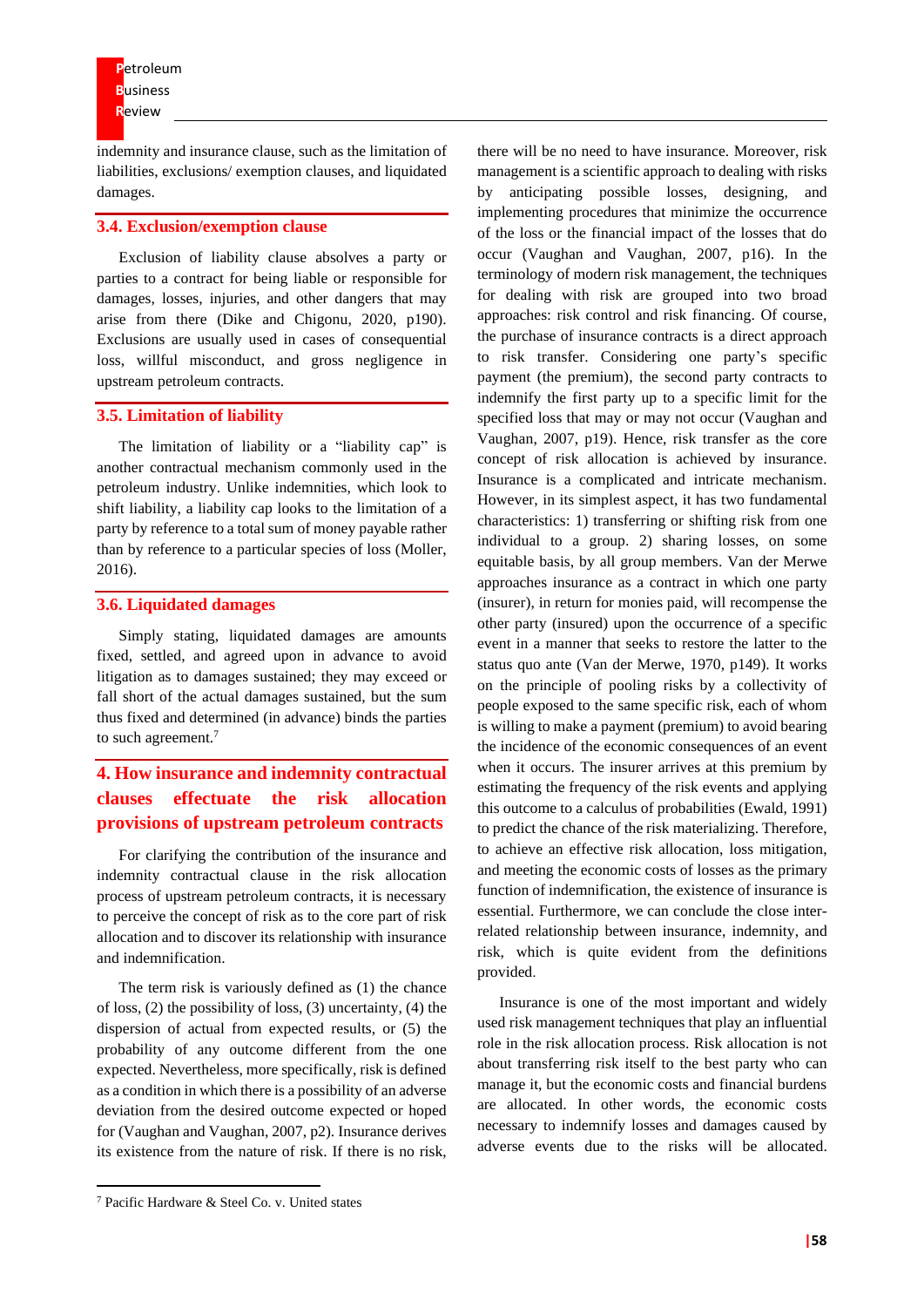

#### Volume 5, Issue 4 December 2021

Therefore, insurance plays a complementary role for indemnity obligations in the risk allocation process because insurance provides the financial resources needed for indemnification and increases the financial solvency of the contracting party to whom risk is allocated and then is in charge of paying the costs of claims. On the other hand, with the aid of insurance, the responsible party will be able to do risk management and mitigation in a more efficient manner, which both have crucial impacts on risk allocation.

Generally, insurance can be obtained on three main approaches: (1) on a personal voluntary basis, (2) by contractual obligations, and (3) as the enforcement of laws and regulations. Despite the approach used, the contribution of contractual insurance clauses is pursuant to the risk allocation, leading to the fulfillment and meeting of contractual indemnity obligations. The insurance and indemnity contractual clauses affect the risk allocation process differently. The contracting party to whom the risks have been allocated and assigned to bear the economic costs of adverse events is called an indemnitor responsible for indemnification following this assignment. Moreover, because of this promise and commitment, there should be sufficient financial capability for fulfilling this obligation so that if any adverse event occurs that leads to losses, it should be able to pay the costs and compensate the other party who is indemnitee. Therefore, by employing contractual insurance clauses, the contractual requirements to obtain an appropriate insurance plan by the designated party for risk allocation are constituted to ensure that the obligations set out in the indemnity clauses against the affected persons would be realized completely. The insurance company leads to enforcement of the indemnity clause, and the insurance policy here acts as a guarantee of compensation so that the contract's beneficiaries, who are affected by damages, would receive the committed compensation or indemnification services as it is stated that indemnification protections are only as good as the indemnitor's balance sheet (Thornsjo and Hasan, 2007, p.68).

It is inferred that a linear relationship exists here, in which risk allocation is at the first stage, then the obligation to indemnify, and eventually the insurance device to fulfill the preceding obligations. In addition, the function of insurance, in addition to the risk transferring from one individual to a group, i.e., the

insurance company, is financing. In other words, the contractual indemnity clause as a part of risk allocation provisions should be supported by adequate financial resources, including insurance, self-insurance, and any other appropriate and relevant method. Self-insurance as an alternative to the insurance, which is performed out of the insurance market, can be utilized to effectuate the indemnity obligations, provided that the indemnitee has agreed and confirmed this method and the indemnitor has proved that there are adequate funds for this goal.

The contract would usually state that the insured is regarded as the additional insured and an endorsement made on the policyholder (indemnitor's) insurance policy in this regard to give efficacy to the insurance requirement arising from the contractual indemnity obligations (Anderson, 2008). The additional insured is usually a business partner to a policyholder, and their business relationship makes it sensible to endorse that individual onto the policyholder's insurance policy. Anderson also states that this is usually done to ensure that the indemnity obligation is duly funded and procure a waiver of the right of subrogation regarding the policyholder's insurer (Anderson, 2008 p.88).

# **5. Parameters of insurance and indemnity contractual clauses of upstream petroleum contracts**

The key players in the oil and gas industries adopt different contractual risk allocation mechanisms in oilfield service contracts to mitigate their risk exposure in every project (Patson Wilbroad, 2014; Zulhafiz, 2017b). In general, upstream petroleum contracts express risk allocation provisions explicitly and implicitly. In the implicit cases, it is stated under different contractual clauses, such as those relating to the expenses and financial aspects of the contract, that the burden of some costs and expenses related to the risks or losses may be allocated to one of the parties implicitly. Nevertheless, the clear cases are stated under specific clauses by clear titles $\delta$ , such as "responsibility for losses and damages" <sup>9</sup> and "insurance, liabilities, and indemnities"<sup>10</sup>, which is the main subject of this study.

Although the insurance and indemnity contractual clauses comprise only a tiny portion of the contract wording, the multiplicity of parameters and elements constituting them indicates their inherent complexity and crucial role in dealing with the risks of the petroleum

<sup>8</sup> The other titles are "Insurance and indemnification", "Liability and indemnification", and "Liability and insurance", "Liability for losses and damages".

<sup>9</sup> Risk Services Agreement, Angola, June 1976 Clause 33.

<sup>10</sup> Production Sharing Agreement, The Azerbaijan Republic, June, 1996, Clause 20.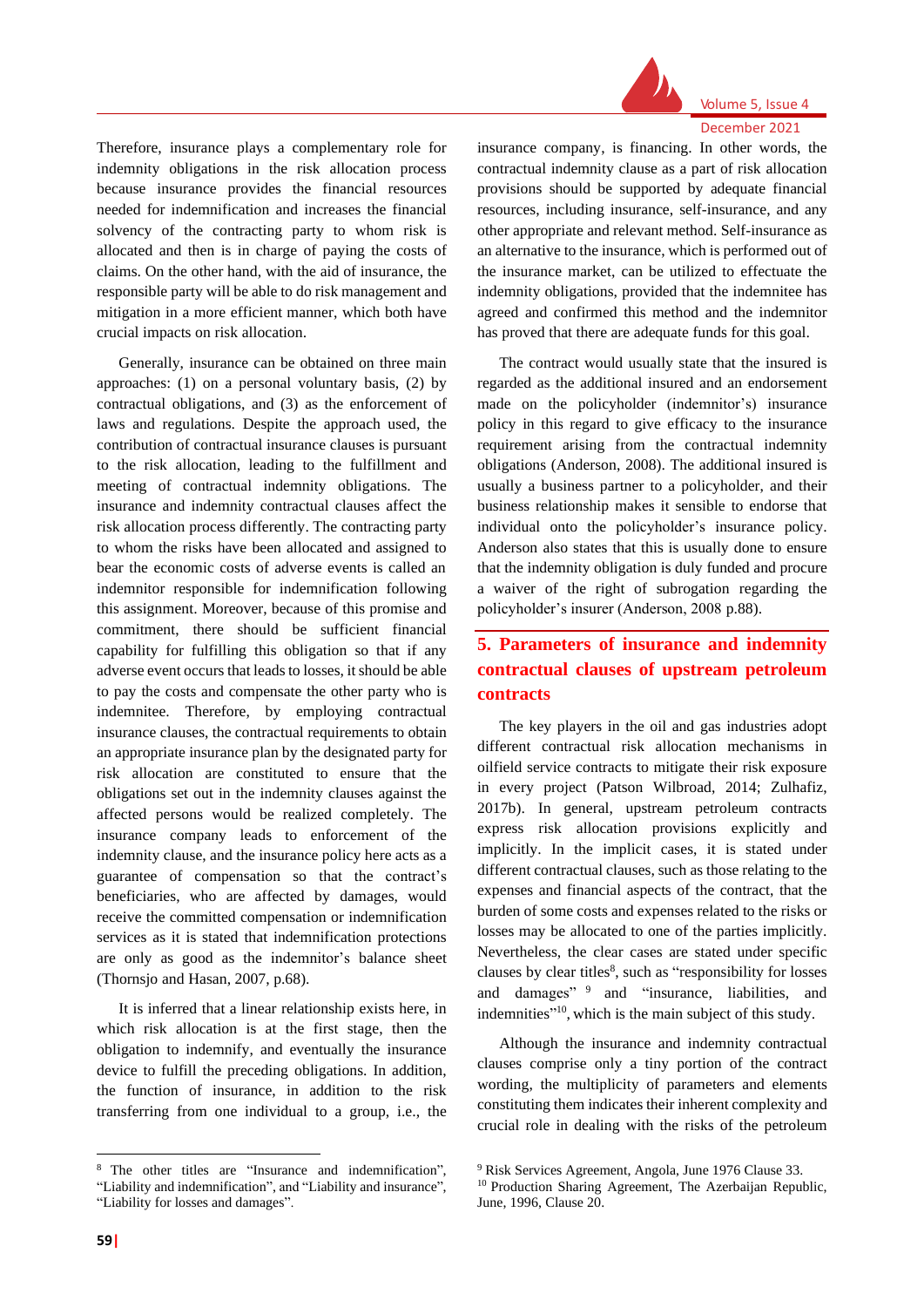contract, especially in the upstream operation, which is large-scale, hazardous, and capital intensive, leading to irreparable consequences. Thus, in this section, the primary and complementary parameters needed for drafting the insurance and indemnity clauses are being derived, along with the classification based on their standard features, which enables us to do a comparative analysis with the related contractual clauses of IPC in the next step. The basic parameters in this study refer to the parameters that are deemed necessary. Without them, the contract is incomplete, leading to legal disputes. Moreover, they are the most repeated ones in the reviewed contracts.

On the other hand, the complementary or ancillary ones, including those lacking, do not fundamentally affect the contract's completeness and are rarely mentioned, but they are recommended for more optimality. In general, the outcome of both basic and complementary extracted parameters in this study are classified into three main categories of 1) liability towards risks, 2) insurance, and 3) indemnity based on their core subject matter. Since the underlying concept of these categories is expected in the majority of the contracts and has formed the basis of insurance and indemnity clauses, the first main category includes

responsibilities for losses, damages, risks, and any matters related to them. Therefore, this group of parameters explicitly address the contractual liabilities of the parties in terms of risks through the designation of the eligible contracts' parties and stakeholders, including contractor, operator, government, National Oil Company (NOC), concessionaire, subcontractors, and other beneficiaries, to undertake the obligations in respect thereof. For example, in the case of the responsibility for operator's equipment, the operator is responsible for any owned equipment, including equipment owned by joint ventures or co-lessees. This equipment will include casing, tubing, wellhead equipment, and platform, if applicable, and the responsibility applies irrespective of when or how such damage occurs. The operator provides a release to the contractor (Sharpe, D., 2009. P68). The second category discusses insurance parameters specifically as the most fundamental and practical risk allocation tool. The indemnity parameters are also classified as the final stage required to meet the third category.

Table 1 lists the set of necessary parameters of insurance and indemnity clauses for upstream petroleum contracts, involving the basic and complementary ones within the three mains categories.

| <b>Type</b>  | <b>Category</b>                | <b>Parameters</b>                                                                                         | $\text{IPC}^{11}$ | Others <sup>12</sup> | No. of clause (as an instance)                                                                                        |
|--------------|--------------------------------|-----------------------------------------------------------------------------------------------------------|-------------------|----------------------|-----------------------------------------------------------------------------------------------------------------------|
| <b>Basic</b> | <b>Liability towards risks</b> | Determination of liable contracting<br>party for dealing with risks, losses<br>or damages                 |                   | $\checkmark$         | Azerbaijan Republic, PSC <sup>13</sup> ,<br>Clause 22.2<br><b>Iranian Petroleum Contract</b><br>$(IPC)$ , Clause 11.6 |
|              |                                | Determining a definite territory or<br>location for losses incur liabilities,<br>i.e., contract area      | $\mathbf x$       |                      | Angola, Risk service contract,<br>Clause 33                                                                           |
|              |                                | Defining the extent of liability<br>according to the provided law to<br>avoid a high degree of generality | $\mathbf x$       |                      | Angola, Risk service contract,<br>Clause 33<br>Brazil, Technical services<br>agreement 8.5                            |
|              |                                | The duty of "loss prevention" as the<br>contractor's liability based on best<br>industry practice (BIP)   | $\mathbf x$       |                      | Angola Risk service contract,<br>Clause 22                                                                            |
|              |                                | The requirement of operator or<br>NOC to comply with the related<br>national legislations <sup>14</sup>   | $\mathbf{x}$      | ✓                    | Iraq PSC, Clause 2.6                                                                                                  |

**Table 1.** The set of parameters of insurance and indemnity clauses in the upstream petroleum contracts; source: the findings of this study.

<sup>14</sup> Such as applicable workers' compensation and employers' liability laws or insurance laws of the state

<sup>11</sup> Upstream Iranian petroleum contract, exploration, development and production service contract.

<sup>12</sup> Other countries' upstream petroleum contracts including model and actual contracts of 15 different countries.

<sup>&</sup>lt;sup>13</sup> Production sharing contract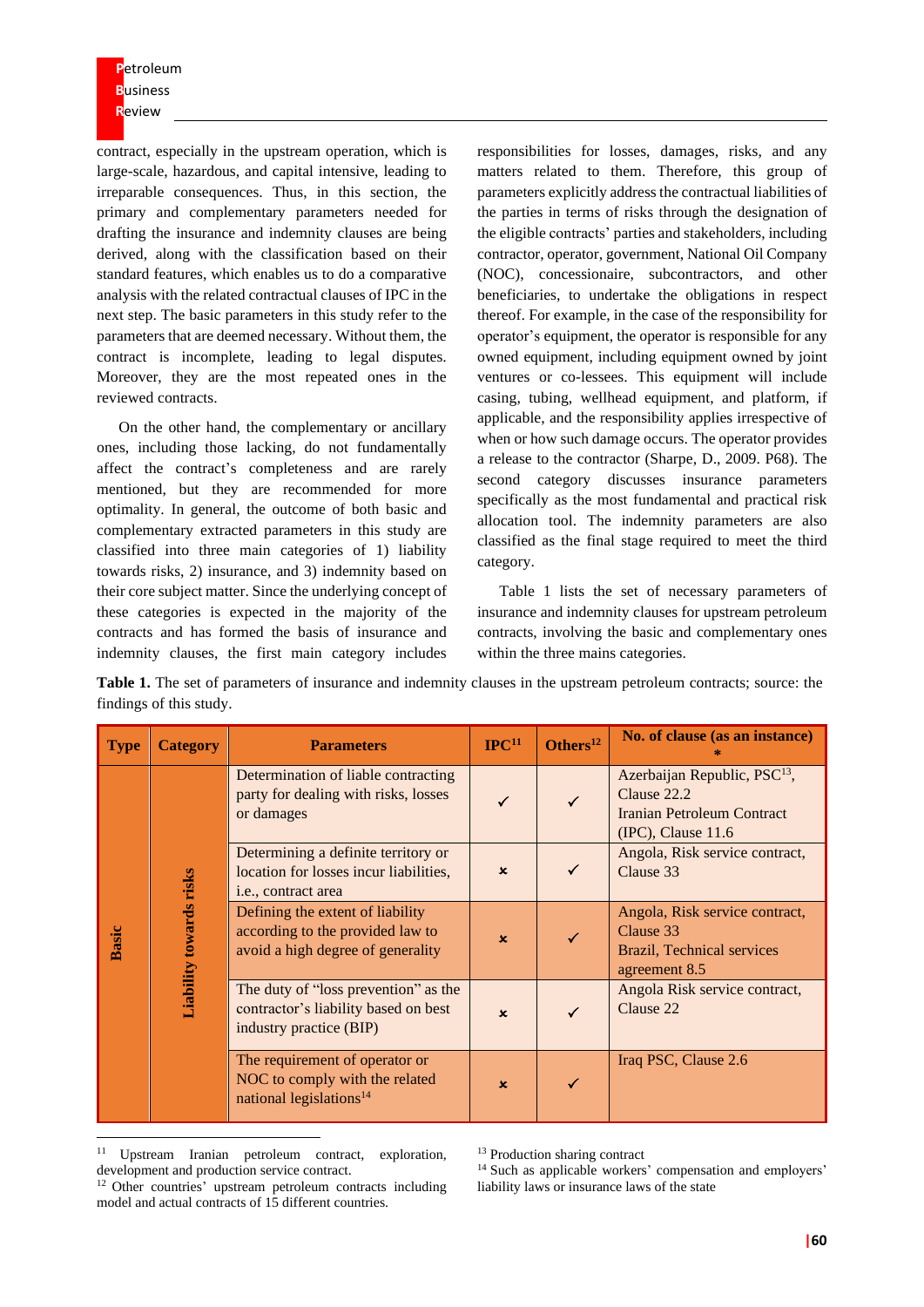

|             |                 |                                           |                                                                                                                                                                                                         |                           |                | December 2021                                                      |  |
|-------------|-----------------|-------------------------------------------|---------------------------------------------------------------------------------------------------------------------------------------------------------------------------------------------------------|---------------------------|----------------|--------------------------------------------------------------------|--|
| <b>Type</b> | <b>Category</b> | <b>Parameters</b>                         |                                                                                                                                                                                                         | $\mathbf{IPC}^{11}$       | Others $^{12}$ | No. of clause (as an instance)                                     |  |
|             |                 | as a precondition for<br>indemnification  | Exercise of reasonable care and<br>diligence in petroleum operations                                                                                                                                    | ×                         | $\checkmark$   | Brazil, PSC, Clause 19.1<br>Iraq, GSDPC <sup>15</sup> , Clause 2.6 |  |
|             |                 | more than one contractor                  | Joint and liability for the cases of                                                                                                                                                                    | ×                         | $\checkmark$   | Iceland. License, Clause 19                                        |  |
|             |                 | Exclusions/<br>limitation of<br>liability | Consequential<br>damages or<br>indirect losses 16                                                                                                                                                       | $\checkmark$              | $\checkmark$   | Russian, PSC, Clause 21.3<br>IPC, Clause 11.13                     |  |
|             |                 |                                           | Losses not arising<br>out of a failure to<br>conduct petroleum<br>operations as<br>provided                                                                                                             | ✓                         | $\checkmark$   | Georgia, PSC, Clause 24.3.1<br>IPC, Clause 11.5                    |  |
|             |                 |                                           | Damages arising<br>from any<br>environmental<br>condition or<br>damages existing<br>in the contract<br>area prior to the<br>contract effective<br>date                                                  | $\boldsymbol{\mathsf{x}}$ | ✓              | Georgia, PSC, Clause 24.3.2                                        |  |
|             |                 |                                           | Force majeure<br>events <sup>17</sup>                                                                                                                                                                   | $\mathbf x$               | $\checkmark$   | Georgia, PSC, Clause 24.3.2                                        |  |
|             |                 |                                           | Any damages<br>caused by<br>contamination<br>entering the<br>contract area as a<br>result of state,<br>NOC, or third-<br>party activities<br>beyond or within<br>the boundaries of<br>the contract area | ×                         | ✓              | Georgia, PSC, Clause 24.7                                          |  |
|             |                 |                                           | Damages not<br>under the direct<br>possession and<br>control of the<br>contractor or its<br>affiliate, its                                                                                              | $\boldsymbol{\mathsf{x}}$ | ✓              | Georgia, PSC, Clause 24.8                                          |  |

<sup>&</sup>lt;sup>15</sup> Gas service development and production contract

<sup>&</sup>lt;sup>16</sup> Such as loss of profit or revenue, costs, and expenses resulting from business interruptions; loss of delay in production; loss of or damage to the leasehold (Sharpe, 2009, p69);

 $17$  The exception: The contractor shall be liable for environmental conditions, damages resulting from a force majeure event to the extent that such conditions, or damages resulting from contractor's failure to exercise good oil field practices that would have prevented or ameliorated such environmental conditions or damages.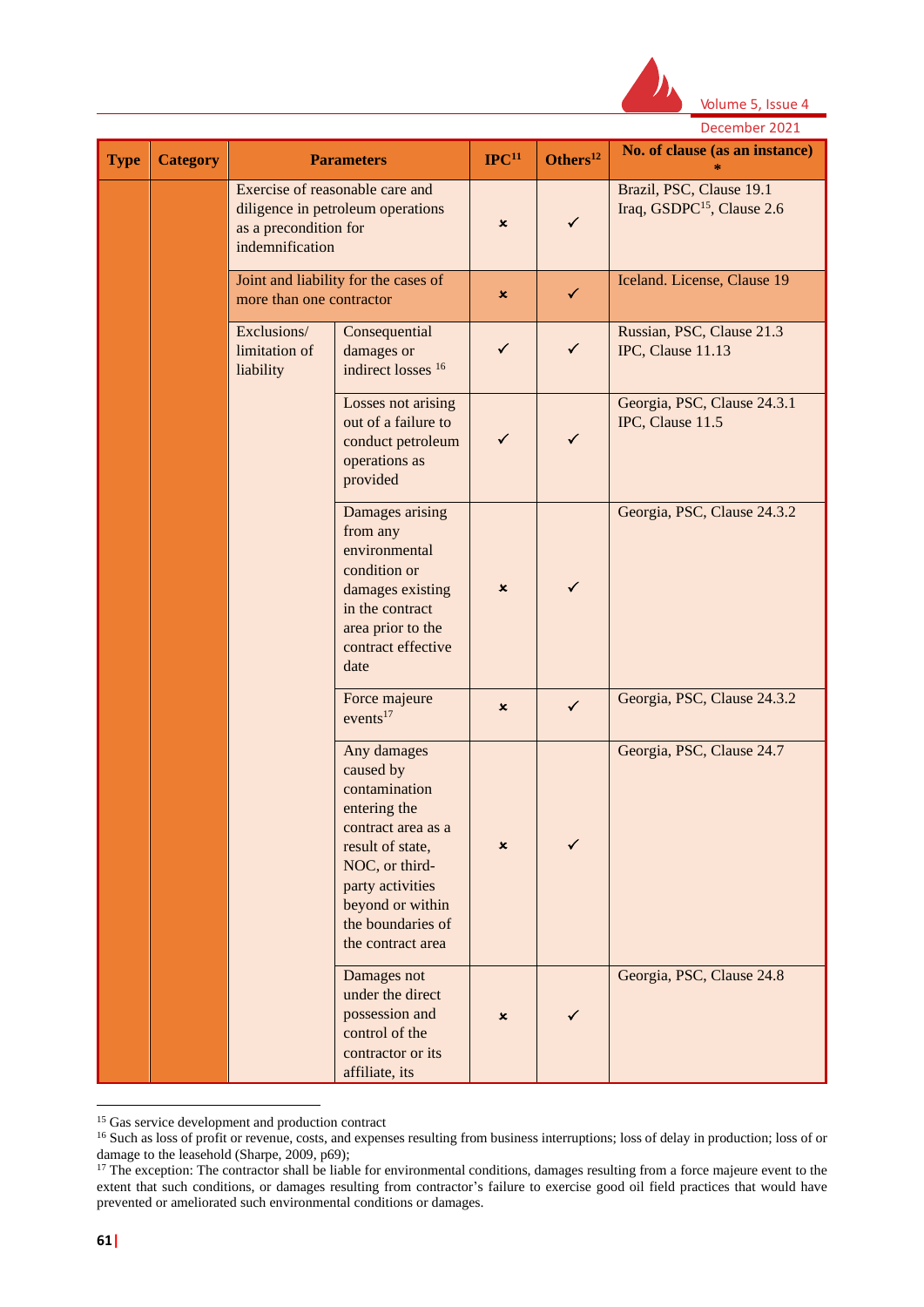#### **R**eview **Type Category Parameters IPC<sup>11</sup> Others<sup>12</sup> No.** of clause (as an instance) **\*** subcontractors, and the operating company If the contractor has no possibility of exercising direct control following the standard practices of the international petroleum and natural gas industry  $\mathsf{x}$   $\sqrt{ }$ Russian, PSC, Clause 21.4 Any damages whatsoever in respect of the state share of petroleum, storage, or transportation thereof once NOC has taken custody of the state share of petroleum  $\mathbf{x}$ Georgia, PSC, Clause 24.8 Risk Management of petroleum operations according to the relevant national legislation or the instructions, rules, and procedures approved by NOC or complying with the underlying insurance law<sup>18</sup>  $x \quad | \quad \checkmark$ Angola, PSC, Clause 35 Definition of third parties and excluding the governmental authorities not considered as the third parties  $x \quad | \quad \checkmark$ Azerbaijan Republic, PSC, Clause 20.2 **Insurance** Determination of responsible contracting party for procurement contracting party for procurement<br>of insurance policy<sup>19</sup> Ecuadorian, Risk service contract, Clause 10.2 IPC, Clause 11.1 IPC, Clause 11.4 The duty of sub-contractors adequately to insure their risks under their relevant sub-contracts in addition to the duty of the contractor and operator  $\checkmark$   $\checkmark$ The republic of the Gambia, Petroleum License, Clause 14.3 Iraq PSC, Clause 24.5 IPC, Clause 11.1

**P**etroleum **B**usiness

<sup>18</sup> e.g., The Contractor shall comply with what is established in Decree Nr. 39/01, of June 22, "Petroleum Activities Insurance Decree"

<sup>19</sup> Mostly the contractor is liable, even sometimes, referred to; "Contractor will be *solely liable* to maintain all the necessary national and international insurance policies.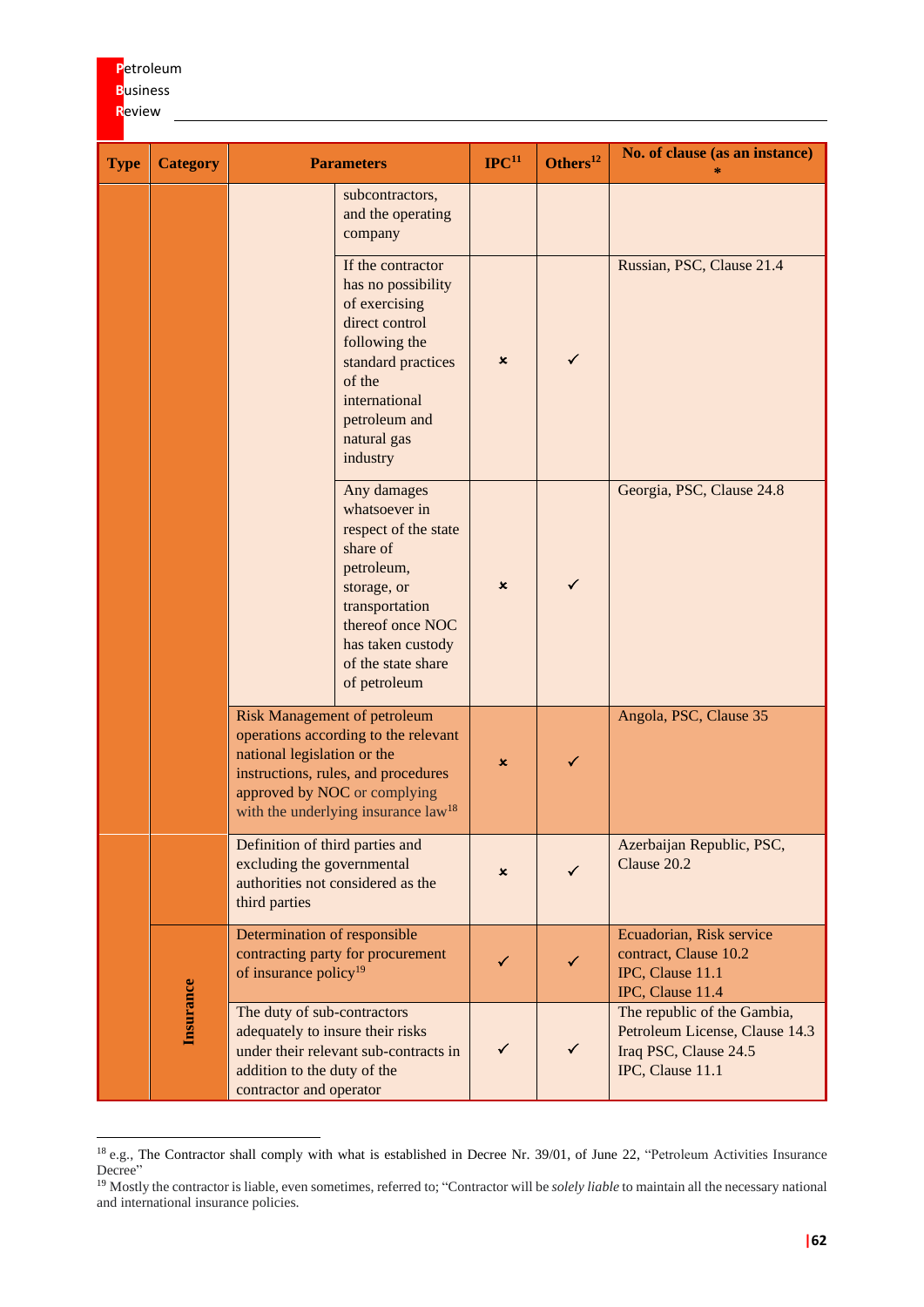

|             |                 |                                                                                                                                                                                                                            | December 2021       |                |                                                                                                             |
|-------------|-----------------|----------------------------------------------------------------------------------------------------------------------------------------------------------------------------------------------------------------------------|---------------------|----------------|-------------------------------------------------------------------------------------------------------------|
| <b>Type</b> | <b>Category</b> | <b>Parameters</b>                                                                                                                                                                                                          | $\mathbf{IPC}^{11}$ | Others $^{12}$ | No. of clause (as an instance)                                                                              |
|             |                 | The determination of the market for<br>obtaining the insurance policy,<br>domestically or internationally,<br>especially in the case of<br>unavailability, domestically                                                    | x                   | ✓              | Iraq PSC, Clause 24.6<br>Ecuadorian, Risk service<br>contract, Clause 10.2                                  |
|             |                 | Reasonable insurance rates-<br>premium rates and prevailing<br>conditions not greater than market<br>rates, as well as the need to update<br>the commercial value annually                                                 | $\checkmark$        | $\checkmark$   | Azerbaijan Republic, PSC,<br>Clause 20.1<br>IPC, Clauses 11.2 and 11.4                                      |
|             |                 | Preparing third-party liability<br>coverages according to the relevant<br>laws in the field of liability, such as<br>applicable workers' compensation<br>and employers' liability laws <sup>20</sup>                       | ✓                   | ✓              | Pakistan, Concession, Clause<br>24.2<br>IPC, 11.1                                                           |
|             |                 | Procurement of insurance in<br>compliance with insurance laws<br>and regulations of the relevant<br>authorities; such as the<br>management committee, and in<br>accordance with the BIP                                    | $\checkmark$        | $\checkmark$   | Pakistan, Concession, Clause<br>24.1<br>India, PSC, Clause 24.1.1<br>IPC, Clause 11.3                       |
|             |                 | Duration of insurance policy,<br>ordinary from the effective date of<br>the contract                                                                                                                                       | $\checkmark$        | $\checkmark$   | Ecuadorian, Risk service<br>contract, Clause 10.2<br>IPC, Clauses 11.1                                      |
|             |                 | Arranging appropriate reinsurance<br>plans for supporting direct<br>insurance coverages                                                                                                                                    | ×                   | $\checkmark$   | Iraq PSC, Clause 24.5<br>Ecuadorian, Risk service<br>contract, Clause 10.2.6                                |
|             |                 | Waiving all rights of subrogation<br>against NOC and the government,<br>any designated authority and the<br>members of the joint commission                                                                                | ×                   | ✓              | Tanzania, PSC, Clause 18.3 (d)                                                                              |
|             |                 | Considering NOC and the<br>government (and their directors,<br>officers, and employees) as the<br>additional insured and name the<br>designated authority and the<br>members of the joint commission as<br>the co-insureds | ×                   | ✓              | Australia, PSC, Clause 17.2 (b)                                                                             |
|             |                 | The requirement of reviewing and<br>approving the insurance plan by the<br>JMC/BOD or coordination<br>committee and the prior written<br>approval of NOC <sup>21</sup>                                                     | ✓                   |                | Iraq, Service Contract, Clause<br>24.5, 24.8<br>Georgia, PSC, Clause 6.4.4<br>IPC, Clauses 11.1, 11.2, 11.3 |

 $20$  However, IPC includes this parameter but it has mentioned that the third-party liability coverage should be procured according to the good industry practice that needs amendment.

<sup>&</sup>lt;sup>21</sup> Notwithstanding any such approval, the contractor shall be fully liable for the adequacy, sufficiency and suitability, as well as any shortcomings, of any such insurance program.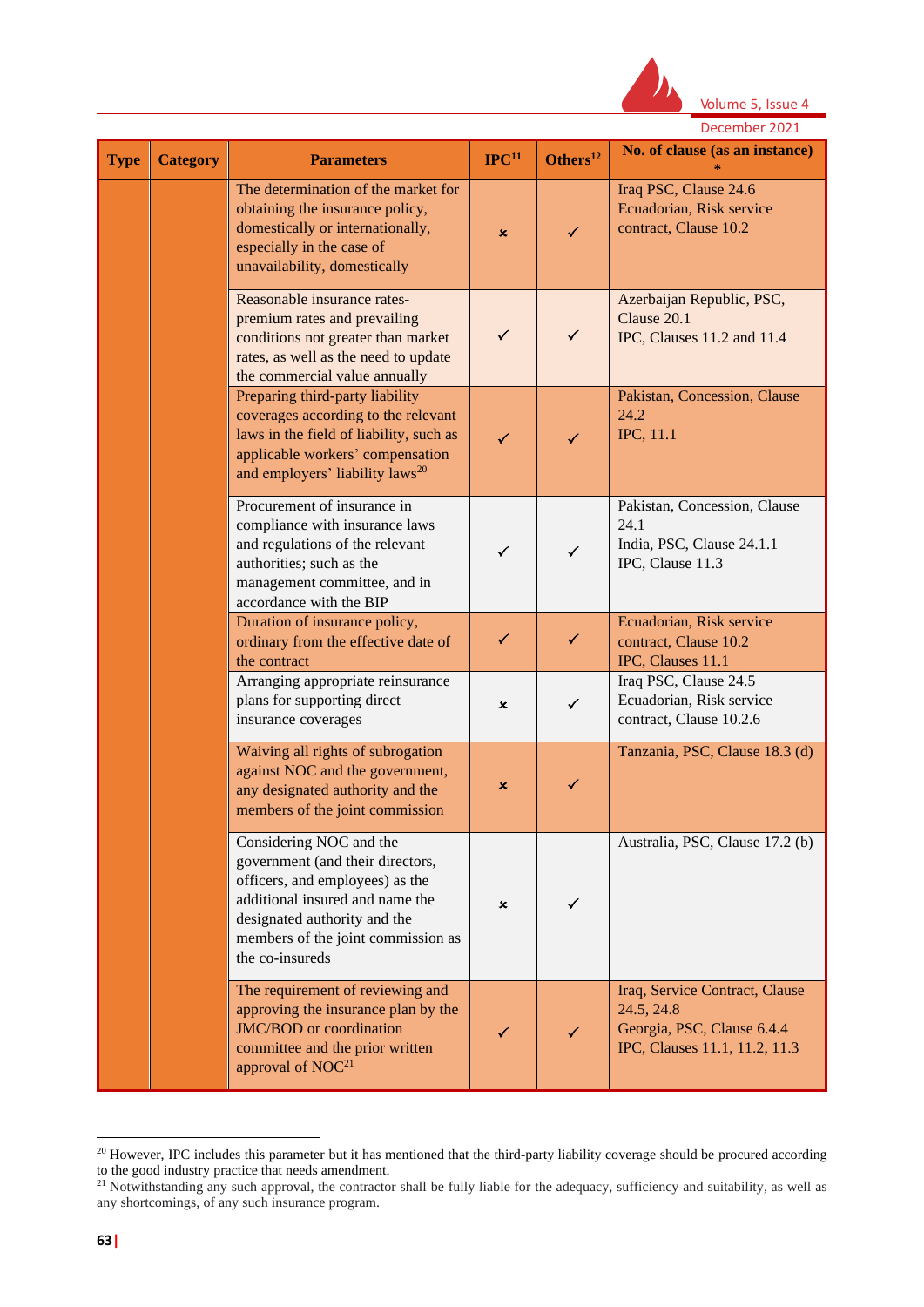# **P**etroleum **B**usiness

**R**eview

| <b>Type</b> | <b>Category</b> | <b>Parameters</b>                                                                                                                                                               | $\mathbf{IPC}^{11}$ | Others <sup>12</sup> | No. of clause (as an instance)                                                                                                          |
|-------------|-----------------|---------------------------------------------------------------------------------------------------------------------------------------------------------------------------------|---------------------|----------------------|-----------------------------------------------------------------------------------------------------------------------------------------|
|             |                 | Determining the types of insurance<br>coverages of such type and amount<br>as is customary in the international<br>petroleum industry <sup>22</sup>                             | $\checkmark$        | $\checkmark$         | Libyan Arab Jamahiriya, PSC,<br><b>Clause 6.2.10</b><br>Ecuadorian, Service contract,<br><b>Clause 10.2.9</b><br>IPC, Clause 11.3, 11.1 |
|             |                 | The need for the approval of the<br>steering committee for additional<br>insurance coverage or any further<br>insurance, the contractor may at its<br>discretion deem necessary | $\mathbf x$         | $\checkmark$         | Azerbaijan Republic, PSC,<br>Clause 20.1<br>Ecuadorian, Service contract,<br><b>Clause 10.2.12</b>                                      |
|             |                 | Determination of liable contracting<br>party for indemnity obligation                                                                                                           | $\checkmark$        | $\checkmark$         | Lisbon, Concession, Clause 10<br>IPC, Clause 11.8, 11.9                                                                                 |
|             | Indemnity       | The duty of indemnify, defend and<br>hold harmless as three main<br>functions in the indemnity process                                                                          | $\checkmark$        | $\checkmark$         | India, PSC, Clause 24.2<br>Australia, PSC, Clause 17.1<br>IPC, Clause 11.10                                                             |
|             |                 | The conditions related to gross<br>negligence, willful misconduct, or<br>serious fault                                                                                          | $\checkmark$        | $\checkmark$         | Iceland. License, Clause 18<br>Angola, PSC, Clause 34.2, 34.3<br>IPC, Clause 11.11                                                      |
|             |                 | The joint, concurrent negligent, or<br>intentional acts or omissions and<br>assigning to each parties' liability<br>relative to the degree of fault                             | $\pmb{\times}$      | ✓                    | Tanzania, PSC, Clause 26.2 (d)                                                                                                          |
|             |                 | The limitation of liability for<br>indemnification                                                                                                                              | $\checkmark$        | $\checkmark$         | Tanzania, PSC, Clause 26.1<br>Brazil, Service Contract, Clause<br>8<br>IPC, Clause 11.11, 11.6                                          |
|             |                 | The indemnity inclusions;<br>repairing, replacement, Restoration<br>and covering the underinsured<br>property                                                                   | $\pmb{\times}$      | $\checkmark$         | Iraq, Service Contract, Clause<br>2.9(a)<br>Ecuadorian, Service contract,<br><b>Clause 10.2.8</b>                                       |
|             |                 | The duty of the government to<br>release and exempt contractors<br>from the claims of third parties<br>caused by the actions of the<br>government or its representatives        | $\checkmark$        | ✓                    | Russian, PSC, Clause 21.5<br>IPC, Clauses 11.6, 11.8                                                                                    |
|             |                 | Indemnification for fines and<br>penalties as the sole responsibility<br>of the non-complying party <sup>23</sup>                                                               | $\checkmark$        | ✓                    | Tanzania, PSC, Clause 24.6<br>IPC, Clause 11.5                                                                                          |
|             |                 | Indemnification exemptions for the<br>party claiming indemnification if                                                                                                         | $\pmb{\times}$      | $\checkmark$         | Tanzania, PSC, Clause 26.2 (a)                                                                                                          |

<sup>&</sup>lt;sup>22</sup> Some prevalent types of insurance coverages customary in the International Petroleum Industry are full oil industry risk coverage for contract activities, public and civil liability insurance, fire insurance, electronic equipment insurance, personal injury and life insurance, blowout insurance, cratering, well cost control, drilling expenses, environmental pollution and damage insurance, and petroleum seepage and pollution.

 $23$  However, IPC has different condition, the contractor shall indemnify and hold harmless NIOC in respect of fine and penalty arising out of or resulting from violation by contractor or its employees and personnel of any laws, rules, regulations and measures.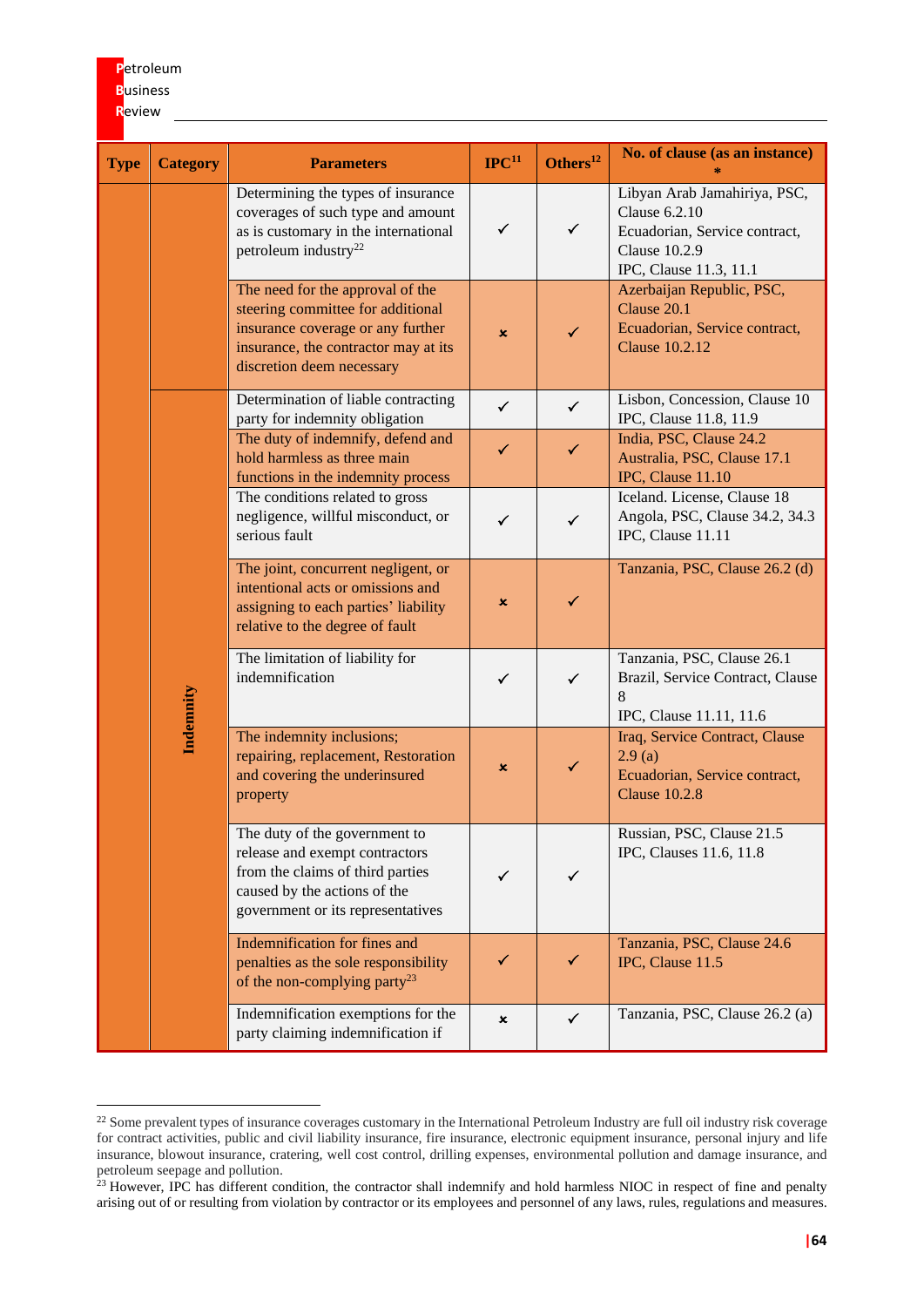

|               |                                | December 2021                                                                                                                                                                                                                                                                                                            |                     |                      |                                            |  |  |
|---------------|--------------------------------|--------------------------------------------------------------------------------------------------------------------------------------------------------------------------------------------------------------------------------------------------------------------------------------------------------------------------|---------------------|----------------------|--------------------------------------------|--|--|
| <b>Type</b>   | <b>Category</b>                | <b>Parameters</b>                                                                                                                                                                                                                                                                                                        | $\mathbf{IPC}^{11}$ | Others <sup>12</sup> | No. of clause (as an instance)             |  |  |
|               |                                | reimbursed pursuant to any<br>insurance policy                                                                                                                                                                                                                                                                           |                     |                      |                                            |  |  |
|               |                                | Indemnify and hold harmless<br>concerning ESHIA requirements                                                                                                                                                                                                                                                             | $\checkmark$        | $\mathbf{x}$         | IPC, Clause 11.7                           |  |  |
|               |                                | The duty of indemnitee for giving<br>timely notice of the claims and the<br>opportunity to defend                                                                                                                                                                                                                        | ×                   | $\checkmark$         | Angola, PSC, Clause 34.1                   |  |  |
|               |                                | Indemnity exclusions/limitation of<br>liability, reduction or cancelation of<br>compensation if the party who<br>suffered loss or died was himself<br>partly responsible for the loss either<br>intentionally or through gross<br>negligence, failure during<br>petroleum operation                                      | $\pmb{\times}$      | $\checkmark$         | Iceland, Petroleum License,<br>Clause 18   |  |  |
|               |                                | Cancelation of compensation for<br>environmental damages caused by a<br>natural catastrophe or by other<br>uncontrollable events                                                                                                                                                                                         | ×                   | $\checkmark$         | Iceland, Petroleum License,<br>Clause 18   |  |  |
|               |                                | The preconditions for<br>indemnification: those not<br>controllable by contractor and<br>operator through the exercise of<br>reasonable care and diligence in<br>operations; those not resulting from<br>contractor and operator's failure to<br>timely file and diligently pursue<br>claims against insurance companies | ×                   | $\checkmark$         | Iraq, Service Contract, Clause<br>2.6      |  |  |
| Complementary | <b>Liability towards Risks</b> | Sole Risk: when the operation is<br>conducted at the sole cost, risk, and<br>expense of one party, usually the<br>contractor                                                                                                                                                                                             |                     |                      | Angola risk service contract,<br>Clause 29 |  |  |
|               |                                | The duty of the government to<br>protect and ensure the safety and<br>security of the contractor's property<br>and personnel in the territory of the<br>contractor for the perils such as war<br>and political issues, especially in<br>the presence of foreign<br>contractors <sup>24</sup>                             | ×                   |                      | Georgia, PSC, Clause 24.9                  |  |  |
|               |                                | The liabilities of co-ventures in<br>terms of risks as the possible<br>contracting parties                                                                                                                                                                                                                               | ×                   | ✓                    | Brazil, PSC, Clause 19.1 and<br>19.2       |  |  |

<sup>&</sup>lt;sup>24</sup> The other perils in addition to war (declared or undeclared), include civil conflict, sabotage, blockade, riot, terrorism, unlawful commercial extortion, or organized crime. Notwithstanding anything to the contrary contained herein, contractor acknowledges and agrees that the obligations undertaken by the state are no greater than the general obligations of the state towards citizens of the country in respect to the perils named above. Furthermore, the contractor agrees that it shall have no claim for legal or equitable relief for the failure of the state to comply with the provisions of the article, except as may be permitted by law.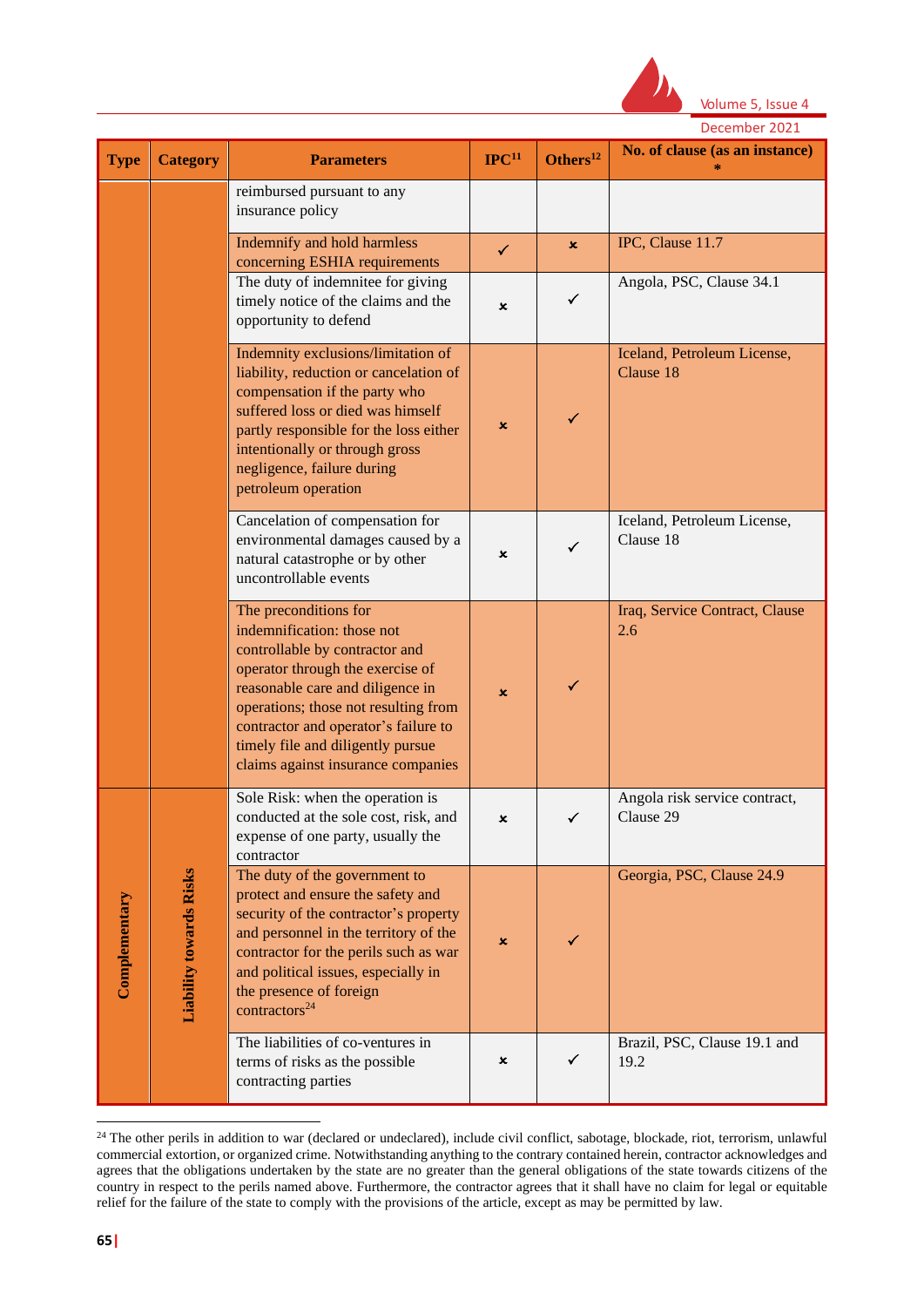# **P**etroleum **B**usiness **R**eview

| <b>Type</b> | <b>Category</b> | <b>Parameters</b>                                                                                                                                                                                                                                                                   | IPC <sup>11</sup>         | Others <sup>12</sup> | No. of clause (as an instance)                                                                |
|-------------|-----------------|-------------------------------------------------------------------------------------------------------------------------------------------------------------------------------------------------------------------------------------------------------------------------------------|---------------------------|----------------------|-----------------------------------------------------------------------------------------------|
|             | Insurance       | Engaging, renewing, and keeping in<br>force all insurances as a duty of the<br>contractor                                                                                                                                                                                           | $\boldsymbol{\mathsf{x}}$ | $\checkmark$         | Ecuadorian, Service contract,<br><b>Clause 5.1.17</b>                                         |
|             |                 | Failure to procure insurance<br>triggering the liability of operator<br>or government to undertake                                                                                                                                                                                  | ×                         | $\checkmark$         | Tanzania, PSC, Clause 18.4                                                                    |
|             |                 | The possibility of self-insurance<br>according to the rules and written<br>approval of NOC                                                                                                                                                                                          | $\boldsymbol{\mathsf{x}}$ | $\checkmark$         | Federative Republic of Brazil,<br>Concession, Clause 22.2<br>Australia, PSC, Clause 17.2 (i)  |
|             |                 | Setting forth the insurance terms<br>and conditions in more detail in the<br>contract Annex                                                                                                                                                                                         | ×                         | $\checkmark$         | Tanzania, PSC, Clause 18.1                                                                    |
|             |                 | The duty of notifications to NOC in<br>respect of any issues related to the<br>insurance policies, especially<br>insurance reports and the duty of<br>NOC to not disclosing                                                                                                         | ×                         | ✓                    | Tanzania, PSC, Clause 18.5                                                                    |
|             |                 | Cancelation and renewing or any<br>material changes of the insurance<br>policy after giving 30 days prior<br>written notice to the government or<br><b>NOC</b>                                                                                                                      | ×                         | $\checkmark$         | Tanzania, PSC, Clause 18.3 (e)                                                                |
|             |                 | Insurance proceeds to be<br>considered as petroleum costs and<br>cost recoverable <sup>25</sup> or direct capital<br>costs (DCC)                                                                                                                                                    | $\checkmark$              | $\checkmark$         | Azerbaijan Republic, PSC,<br>Clause 20.1<br>Iraq, Service Contract, 24.7<br>IPC, Clause 11.12 |
|             | Indemnity       | Emergency situations and events<br>for which government provide the<br>necessary assistance to the<br>contractor in addition to any<br>indemnity obligations                                                                                                                        | ×                         | $\checkmark$         | Georgia, PSC, Clause 24.6                                                                     |
|             |                 | Warranty or representation that<br>there is not any kind of licensing or<br>exclusive commercial relationship<br>with any other enterprise (NOC<br>competitor) which can become or<br>create an obstacle for NOC                                                                    | $\pmb{\times}$            |                      | Brazil, Service Contract, Clause<br>7.4                                                       |
|             |                 | Infringe the intellectual property<br>rights of third parties, no<br>responsibility for the contractor in<br>terms of any information, materials,<br>or equipment arising from the<br>project either by NOC or by any<br>third party, except those arising out<br>of its negligence | $\boldsymbol{\mathsf{x}}$ |                      | Brazil, Service Contract, Clause<br>7.1                                                       |

<sup>&</sup>lt;sup>25</sup> Provided that it is not attributable to the gross negligence or willful misconduct of contractor and operator or sub-contractors.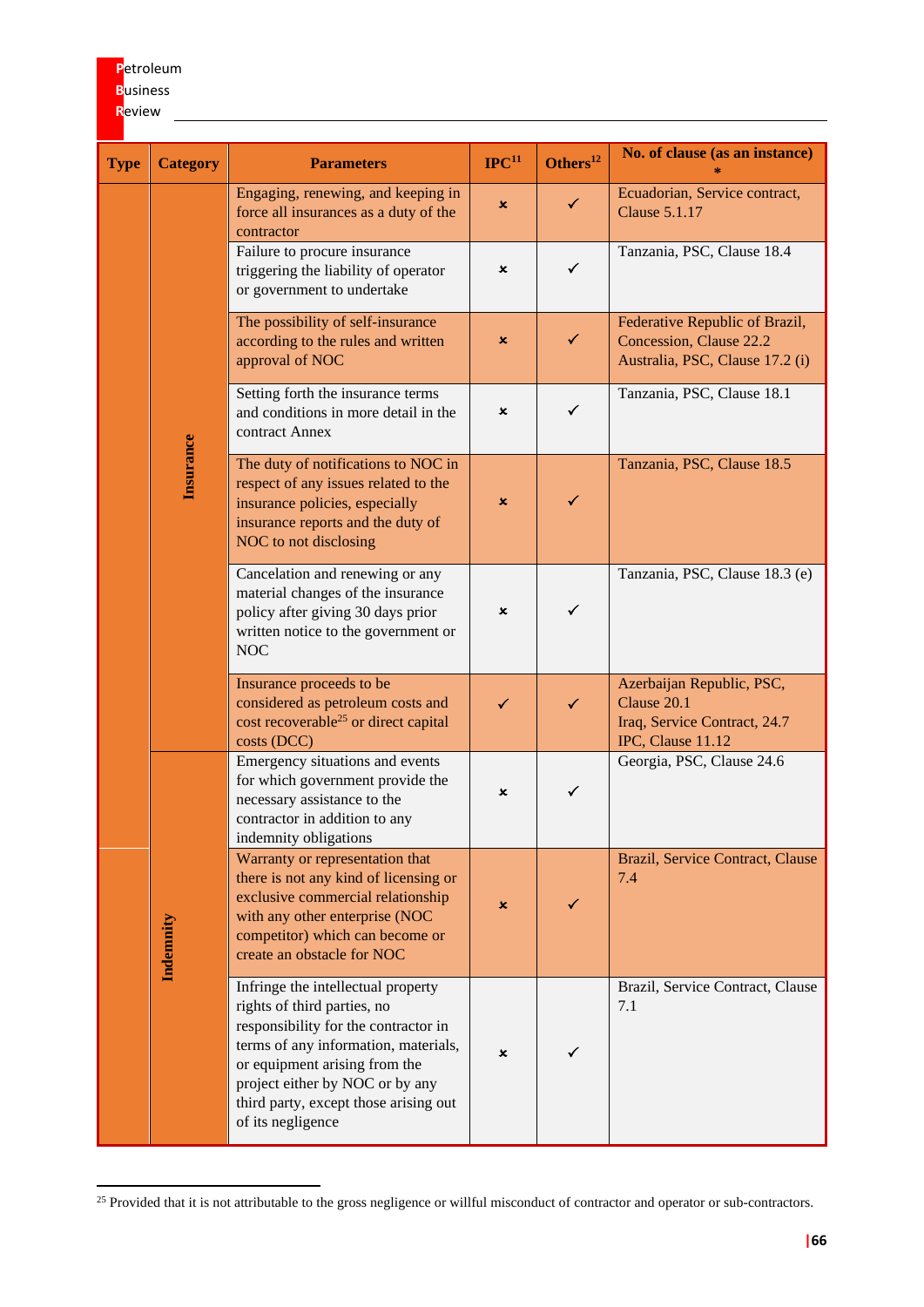

Volume 5, Issue 4

December 2021 **Parameters IPC<sup>11</sup> Definition Parameters IPC**<sup>11</sup> **Others**<sup>12</sup> **No.** of clause (as an instance) **\*** Cancelation or recession such as failure to comply with the obligations, constitutes a serious violation and excluding the emergency situations  $x \sim$ Georgia, PSC, Clause 24.10

## **6. Comparative analysis**

As the results and discussion of the preceding discourses, this section presents the comparative analysis of the necessary parameters of insurance and indemnity clauses, which were derived by examining the risk of allocation provisions of the upstream petroleum contracts from different countries in the last part with the related clauses in IPC. As a result, similarities, differences, strengths, and weaknesses, including contractual shortcomings, have been detected. Therefore, enabling to resolve the existing weaknesses and clarify the ambiguities by proposing the needed parameters for drafting and improving the previously mentioned clauses in upcoming upstream petroleum contracts of Iran.

The comparative analysis indicated that the insurance and indemnity clauses in the upstream Iranian Petroleum Contract are similar to the other related contracts regarding the obtained parameters with a checkmark in the preceding table. Moreover, it has different points and deficiencies due to the lack of parameters illustrated by a cross sign, which represented the weaknesses and contractual shortcomings that need to be meted to prevent any ambiguities leading to judicial interpretation of the contract as a time-consuming and costly process. However, among the different points, some of them can be considered the strengths of IPC compared to the other countries' contracts while the others lack them.

This analysis also shows that almost all of the contracts in addition to the Iranian one include the three main categories in the way they allocate risk between contract parties using the insurance and indemnity contractual tools as described. There are still many deficiencies involving the basic and complementary parameters that should be considered for having a thorough and effective petroleum contract in the context of insurance and indemnity clauses.

The common parameters stated in the IPC comprise:

• Coordination with the National Iranian Oil Company (NIOC) and its prior written approval but with a higher emphasis in comparison to the

other contracts as it is repeated several times in the clauses;

- Compliance with laws and regulations as well as considering the best industry practice;
- Appointment of the responsible contracting party for the procurement of insurance coverage along with mentioning the inception time to be within six months from the effective date;
- Types of insurance coverages but with more concentration on third-party liability insurance; the different point here as a deficiency is about the preparation of the third-party liability coverages according to the best industry practice since BIP is mainly used in the case of operational risks and its relevant insurance policies as they addressed the practical and technical issues. Therefore, it is better to procure the third-party liability insurance according to the relevant laws in liability, such as applicable workers' compensation and employers' liability laws instead.
- Exclusions, including the popular one as indirect loss;
- Limitation of liability;
- Indemnity and its related duties such as defending and holding harmless.

Apart from the similarities, the focus of this study is more on the differences, especially those leading to the shortcomings of the petroleum contract and the differences that can be regarded as the strengths.

The differences of the contractual shortcomings were mainly derived from detected parameters, both basic and complementary ones in the preceding section that was not drafted in IPC. Thus, they can be resolved by including them and codification according to the legal wordings. In the case of the differences regarded as the strengths of IPC, in the insurance clauses category, it is stated that, in addition to the contractor, NIOC is also liable for the procurement of insurance coverage. While it is customarily considered the contractor's duty even solely, it is observed that just the failure to procure necessary insurance plans triggers the liability of the operator or government to undertake in the other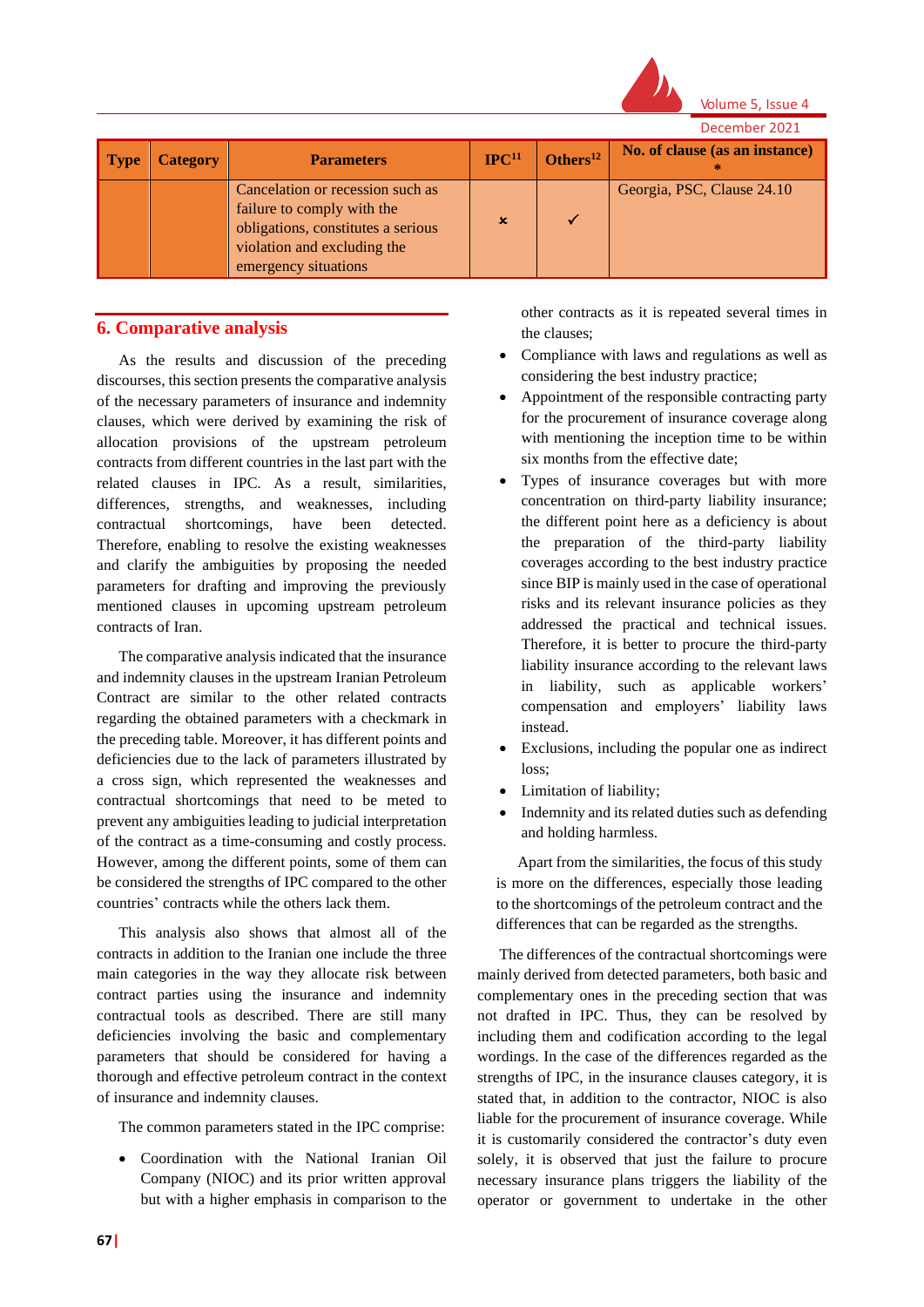**P**etroleum **B**usiness **R**eview

contracts. Moreover, it has mentioned that NIOC shall have and may exercise the option to provide at the contractor's cost such insurance coverage at a premium not greater than market rates for obtaining equivalent insurance coverage and security. A prerequisite is also determined here, provided that there is a requirement to notify the contractor of the said coverage for enabling him to arrange for substitute or additional policies to remedy any omissions.<sup>26</sup> A high level of emphasis also exists about the market rate for the premium and the prevailing conditions compared to the other contracts merely mentioning the reasonable premium rates.

In the case of indemnity clauses, it had very similarity with the other contracts except for the violation of the contractor or its employees and personnel and the inclusion of fine and penalty. In contrast, indemnification for fines and penalties in the other contracts is addressed as the sole responsibility of the non-complying party. The other constructive difference as the strength was the contractor's liability to indemnify and hold NIOC harmless from and against any loss or damage to the environmental, social, safety, security, and health (as per the ESHIA plan requirements) resulted from or connected with the petroleum operations carried out by contractor under the contract. Therefore, it is recommended for inclusion in the other contract as a complementary parameter. Moreover, addressing the direct capital costs (DCC) as the costs of insurance coverage obtained and maintained under the contract for insurance premiums, which paid by the contractor for obtaining such insurance coverage to be recoverable under the contract, is an efficient clause in IPC, which in most of the reviewed contracts had not been drafted. Nevertheless, assuming it as the petroleum costs needs to be added as a complementary parameter.

In addition, the comparative analysis highlighted that nearly all the contracts and IPC allocate the responsibility for indemnification of the particular adverse events, including the death of and personal injury to the members of both operator and contractor, firstly on a knock-for-knock basis. After that, the parameters of indemnity are determined by assigning the best party suited to bear the risk and the duty of indemnity based on different rationales, such as the ownership of, or access to, resources to prevent a specific risk from occurring, in addition to the capability to bear

the economic consequences. For instance, the contractors have mostly been considered as the principal party responsible for the economic consequences of almost any damages related to the petroleum operation in all of the contracts mentioned above. This rationale is based on the assumption that contractors can reduce risk volatility according to the width of their properties or investment relative to the risk of damage to the petroleum facilities and due to the role as the leading party in charge of most portion of the petroleum operations. It also found out that even some contracts consider the contractor's liability so broadly to include all and any damages, even due to the acts of gods and force majeure, climate changes, or weather-related natural disasters, the catastrophe events although such events customarily shall be considered exclusions. On the other hand, the economic benefit principle justifies the stance of contractors who presume that most risks arising from the petroleum operation in addition to the responsibility for indemnification should be allocated to the operators as they benefit economically from production in the oilfield.

In the case of the insurance clause, IPC and the other contracts obliged the contractor to obtain insurance regarding the liabilities it has assumed under the contract. Therefore, it can be analyzed that the contractor's responsibility for bearing the economic costs of the adverse events may be too much for it to carry without the utilization of insurance. Hence, indemnification would be idle if the responsible party could not handle the economic consequences, so these contracts bind the contractor to maintain insurance and specify the types of insurance and the applicable thresholds and limits. Furthermore, the contractor is mandated to show evidence of compliance with the contractual requirement in this regard.

Given the type of the contract, however, it was not the objective of this study to compare them, and just the general outcome of examining them was intended. It should be noted that PSCs and service contracts are mostly the same in terms of the insurance and indemnity clauses. At the same time, the liability of the concessionaire, due to the nature of the license, is ordinarily considered such widely or even expressed by the term of "full responsibility" for any loss and damage incurred out of hydrocarbon activities,  $27$  which

<sup>26</sup> Iranian Petroleum Contract, (IPC), Exploration, Development and Production Service Contract, Clause 11.4 <sup>27</sup> The Concessionaire shall assume full and objective responsibility for all damage to the environment that may

result, directly or indirectly, from the execution of the operations. (Federative republic of Brazil, Concession Contract, Clause 21.7).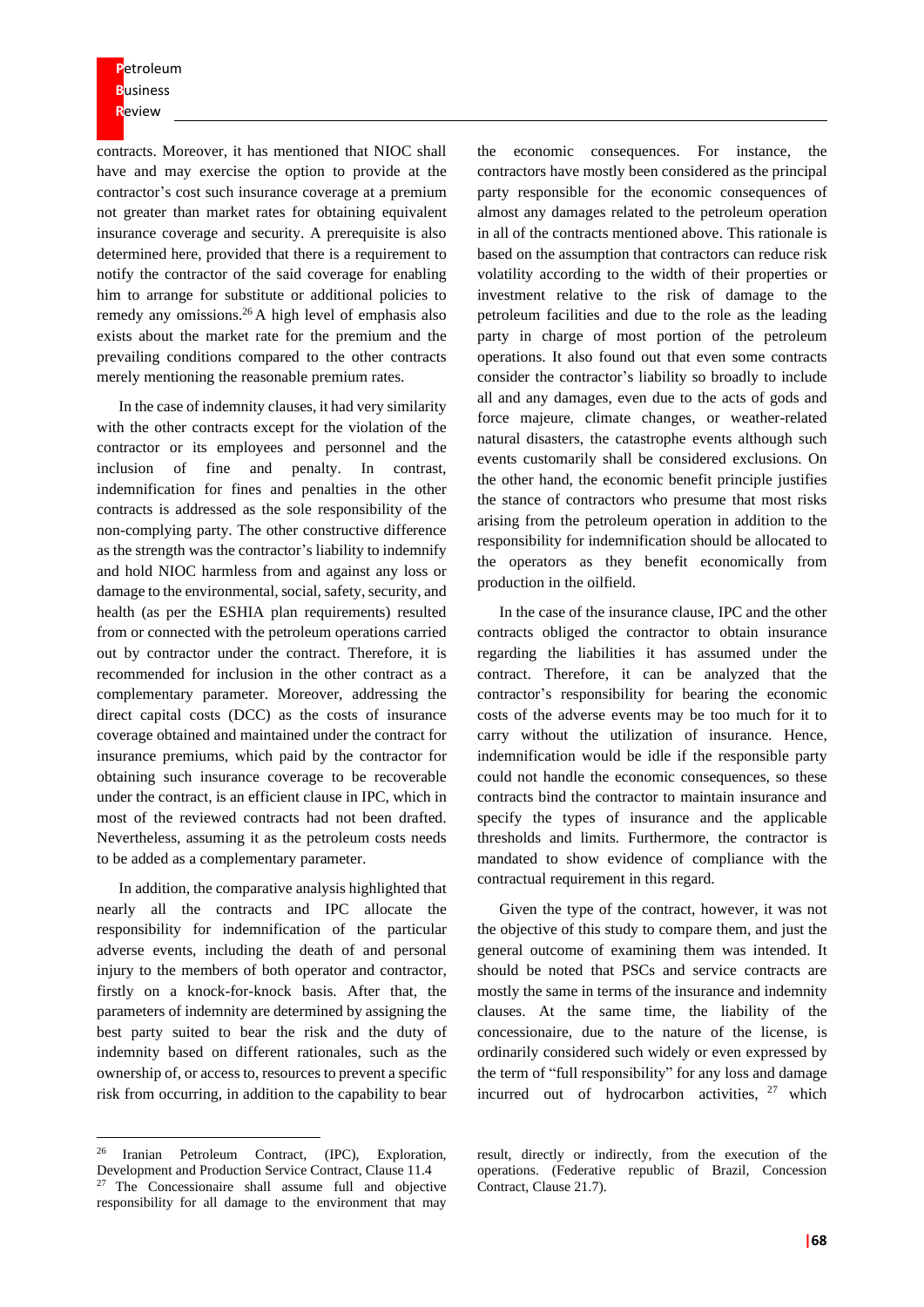

subsequently constitute a broad exemption for the government implicitly.

Finally, according to the findings, the possibility of setting the aforesaid contractual clauses in the future petroleum contracts of Iran by applying the derived points would be provided in a more efficient manner, which eventually enhances the effectiveness of petroleum contracts in respect of insurance and indemnity and prevents potential future disputes, demonstrating the significance of the results of the study. Especially in comparison with the previous researches, none of them have addressed the parameters of this issue. Moreover, the achieved set of necessary parameters can be applied at the negotiation stage of petroleum contracts as one of the most challenging topics, ensuring the interests of the contracting parties and the balance of bargaining power.

#### **7. Conclusions and suggestions**

The discourses in the previous parts lead to two certain principal conclusions. As the answer to the main question, the first is the extracted and achieved set of necessary parameters of insurance and indemnity clauses in the upstream petroleum contracts as mentioned in Table 1. As a result, it is indicated that there are several parameters, including liability towards risks, the determination of liable contracting party for procurement of insurance and indemnification of losses, the limitation of liability, exclusions or exemptions, consequential damages, and waiving all rights of subrogation, playing roles in drafting the insurance and indemnity clauses contractually in the main types of upstream petroleum contracts. These obtained parameters should be considered in the wordings to have thorough and efficient insurance and indemnification clauses in the petroleum contract.

The second main conclusion is the identification of the existing contractual gaps and the common points, which were derived from examining and comparative analysis of the parameters, related to the foreign countries' contracts around the world with the IPC as stated in the comparative analysis section in detail.

In addition to the main desirable outcomes, some subsequent results have been inferred. It is concluded from the preceding clauses that it is the economic consequences arising out of the adverse events, which are being allocated, not the risk itself. Thus, the term risk allocation appears to be misleading since by allocation of any risk event and the liability to indemnify subsequently, despite several physical, bodily injury,

legal, and reputational consequences, the economic costs of the occurrence are being allocated.

The study has also shown a transition in regards to the assignment of the best parties suited for bearing the risks and indemnification of petroleum contracts by development and utilization of risk allocation mechanisms such as indemnities, insurance, exclusions, and limitation of liability on a knock-for-knock basis, rather than the bedrock fault-based regime. Therefore, the contracting parties can codify these mechanisms into their contracts and regulate the contractual provisions to express their intent unequivocally, which is more consistent with their contract objectives and expectations. This is contrary to the fault-based regime as a default indemnity bedrock based on certain principles and theories of liability, in which the contract parties must bear and indemnify the full brunt of economic costs arising out of the adverse events if they have occurred, which can lead to more dissatisfaction.

Furthermore, the study found that a knock-for-knock basis is mainly used regarding death, personal injury, loss of, or damage to operators and contractors' items and property in the petroleum contracts. In contrast to the consequential losses indemnified on a fault basis, especially in respect of third-party death, personal injury, property loss or damage, intellectual property, patent infringement, and insurance to cover assumed liabilities, the other losses are allocated based on optimality, where they are assigned to the party that appears to handle and compensate them.

Ultimately, it is suggested to apply the findings of this study in the petroleum business, especially the Ministry of Petroleum of the Islamic Republic of Iran, enabling it to take more effective measures for the promotion of thisindustry contracts in terms of the issues of insurance and indemnity in the process of risk allocation. As a specific suggestion for this ministry, focusing more on the insurance aspect, especially for the upstream industry, is recommended since most insurance schemes are designed for the downstream industry. In addition, the optimization of the wordings of these contracts for more conformity with the legal system of Iran due to the lack of so many parameters is suggested.

As a specific suggestion for future research in this area, it is proposed to codify the insurance and indemnity contractual clauses based on the legal wording of the contract, utilizing the set of insurance and indemnity clauses parameters extracted in this study having a more precise and thorough petroleum contract. The examination of the insurance model for the National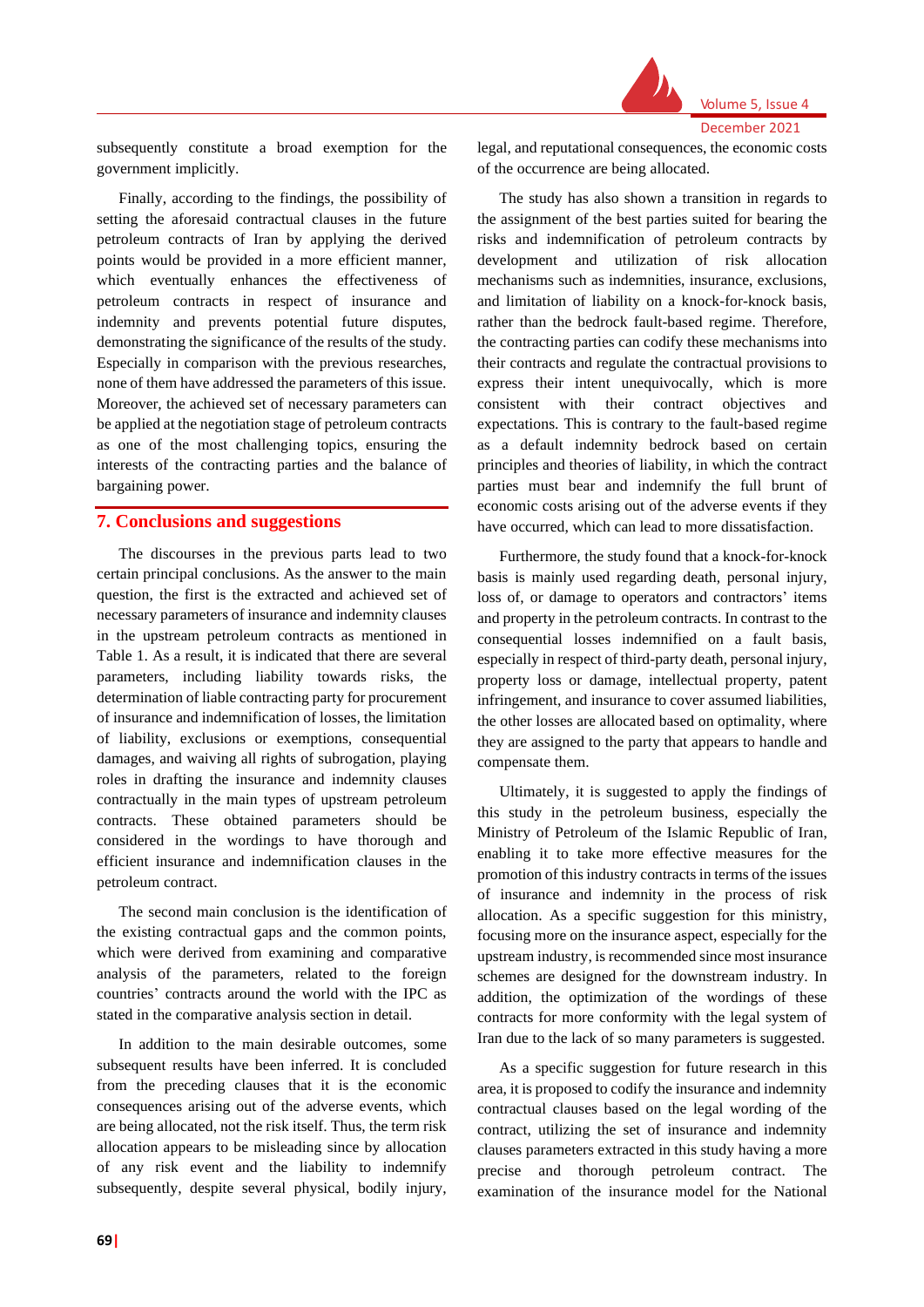Iranian South Oil Company (NISOC) contracts is also offered for future research papers. Moreover, as a general suggestion, future research in this area is inevitable to continue its development.

The most important limitation of the present study was the lack of access to the petroleum contracts due to confidentiality and the reluctance to provide information in this regard, according to the significance of the upstream petroleum industry.

#### **References**

- Anderson, R. (2008). Certificates of Insurance" and "Additional Insured" Coverage - Maximize Value and Avoid Pitfalls, The John Liner Review, 22(2)), at pp. 87–91.
- Asgari, M. M., Sadeghi Shahdani, M., and Seiflou, S. (2017). Designing Oil Risk Securities Based on Risk Transferring Insurance-Linked Securities. Islamic Finance Research Bi-quarterly Journal, 6(2), 193–224.
- Badiru, A. B., and Osisanya, S. O. (2016). Project management for the oil and gas industry: a worldsystem approach. CRC Press.
- Cambridge Dictionary. [https://dictionary.cambridge.org/dictionary/englis](https://dictionary.cambridge.org/dictionary/english/clause) [h/clause.](https://dictionary.cambridge.org/dictionary/english/clause) (Last accessed at: 27.01.2021).
- Coates, J. C. (2012). Allocating risk through contract: Evidence from M&A and policy implications. Harvard John M. Olin Discussion Paper Series Discussion Paper No. 729.
- David [Sharp,](https://www.wildy.com/books?author=Sharp,%20David) Upstream and Offshore Energy Insurance, First Published 2009, Witherbys Insurance, ISBN 978-1856093514.
- Dike, S., and Chigonu, J. E. (2020). Risk Allocation in the Oil and Gas Industry. Journal of Private Law, 5(1).
- Ewold, F. (1991). Insurance and risk. The Foucault effect: Studies in governmentality, 197210. Pp. 201–202.
- Gordon, G. (2011). Contribution, indemnification, and exclusion: Farstad in the supreme court. Edinburgh Law Review, 15, 259.
- Gordon, G. W. (2011). Risk Allocation in Oil and Gas Contracts. In Oil and Gas Law: Current Practice and Emerging Trends. Dundee University Press, pp. 443–497.
- Henry N. Onukwube, Fidelis O. Achi, with the title of "Risk allocation in oil exploration contracts in Nigeria, Department of Building, University of Lagos, Akoka, Yaba, Lagos, Nigeria.
- Hewitt, T. (2008). Who is to blame? Allocating liability in upstream project contracts. Journal of Energy and Natural Resources Law, 26(2), pp 177–206.
- Kaarbo, J. and Beasley, R. K. (1999) 'A Practical Guide to the Comparative Case Study Method in Politically Psychology', Political Psychology, 20(2), at pp. 369–391.
- [Kagan,](https://www.investopedia.com/contributors/53409/) J., (2020). Investopedia, [corporate](https://www.investopedia.com/corporate-finance-and-accounting-4689821) finance and [accounting,](https://www.investopedia.com/corporate-finance-and-accounting-4689821) corporate [insurance,](https://www.investopedia.com/corporate-insurance-4689818) [https://www.investopedia.com/terms/a/additional](https://www.investopedia.com/terms/a/additional-insured.asp) [-insured.asp.](https://www.investopedia.com/terms/a/additional-insured.asp) (Last accessed at: 22.02.2021).
- Kearney McWilliams and Davis. (2018). Risk Allocation in Upstream Oil and Gas Contracts. https://www.kmd.law/articles/2018/january/riskallocation-in-upstream-oil-and-gas-contract/
- Martin, E. A., and Law, J. (Eds.). (2009). Oxford dictionary of law. Oxford University Press.
- Moller, L., (2016) Contractual Risk Management, in Robert Gordon University.
- Oloumi, H. R., and Hajmohammad Jafar, A. (2017). Analysis of Risk Allocation of Blowout and Kick in Offshore Drilling Contracts and Insurance Coverage of those Risks. Journal of Researches Energy Law Studies, 3(1), 57–79.
- Patson Wilbroad, A. (2014). Risk Allocation in Oil and Gas Service Contracts. LAP Lambert Academic Publishing.
- Peddycord, Shawn M., (2019) Contract risk allocation, Available at: https://www.peddycordlaw.com/contract-riskallocation
- Pickvance, C. 'The Four Varieties of Comparative Analysis: The Case of Environmental Regulation', Conference on Small and Large-N Comparative Solutions, University of Sussex, U.K., 22–23 September 2005 University of Sussex, UK.
- Pipattanapiwong, J. (2004). Development of Multi-party Risk and Uncertainty Management Process for an Infrastructure Project, Ph.D. dissertation, Kochi University of Technology.
- Sadeghi Shahdani, M., Askari, M. M., Imani, M., and Maleki Nejad, A. (2017). Juridical Survey of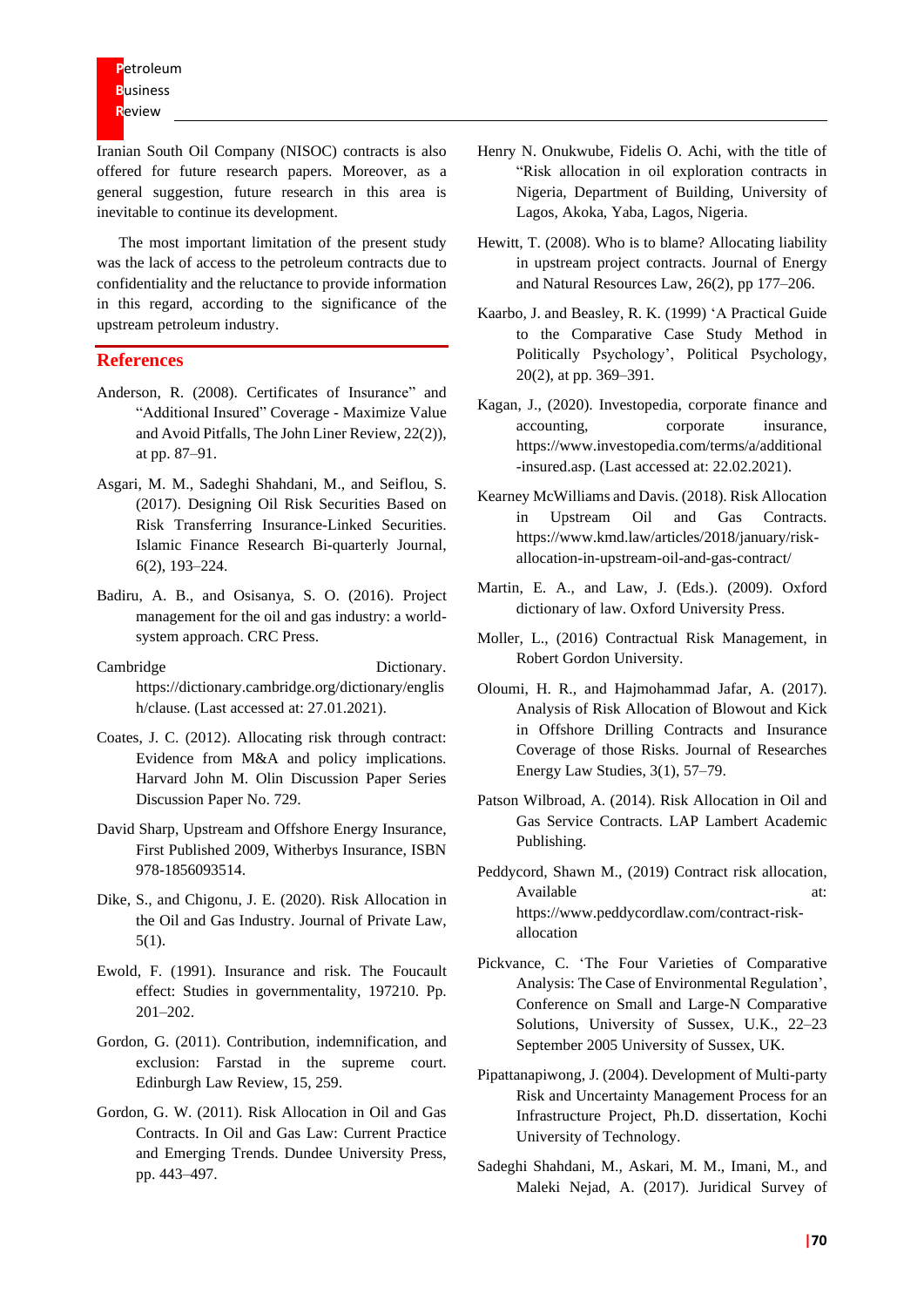

Volume 5, Issue 4 December 2021

Enforcement of Oil Contractors to Ensure Oil and Gas Wells. Iranian Journal of Insurance Research, 32(2), 85–106.

- Shiravi, A. (2020). Oil and Gas Law, Tehran. Mizan legal foundation, Tehran.
- Syahrir, M. S. (2004). Liability and Risk Control Through Effective Clauses in Oil and Gas Service Contracts (Presentation). Oil, Gas, and Energy Law Journal (OGEL), 2(5).
- Thornsjo, D. O. and Hasan, N. B. (2007). Contractual Risk Management: Considerations When Allocating Third-party Liability Risk. Johnson and Condon, P.A. at pp. 1–68.
- Van der Merwe, S. W. J. (1970). The concept of insurance and the insurance contract. The Comparative and International Law Journal of Southern Africa, at pp. 149–167.
- Vaughan, E. J., and Vaughan, T. (2007). Fundamentals of risk and insurance. John Wiley & Sons.
- Wang, A. (2016). Indemnity Clauses: Understanding the Basics. Available at: [http://www.shakelaw.com/blog/indemnity](http://www.shakelaw.com/blog/indemnity-clauses-understanding-basics/)[clauses-understanding-basics/](http://www.shakelaw.com/blog/indemnity-clauses-understanding-basics/) (Last accessed at: 18.03.2021).
- Zaghloul, R., and Hartman, F. (2002). Construction contracts and risk allocation. In Proceedings of the Project Management Institute Annual Seminars and Symposium, San Antonio, TX. Newtown Square.
- Zahari, W. Z. (2015, June). An Empirical Study on the Contractual Risk Allocation and Indemnity and Hold Harmless Clauses in the Oilfield Service Contracts in Malaysia. In Paper Proceedings of second International Conference on Interdisciplinary Legal Studies (ICILS).
- Zahari, W. Z. (2017). A comparative analysis on the enforceability of knock-for-knock indemnities in Thailand and the United Kingdom. Journal of Malaysian and Comparative Law, 44(1), 33–42.
- Zulhafiz, W. M. (2017b). On the contractual risk allocation in oil and gas projects. The Law Review, (2), 168.
- Zulhafiz, W. M. (2017c). Recent trends in the allocation of risk post-Macondo: The growing tension between oil and gas standard forms of contract and contractual practice. International Energy Law Review, (5), 170.
- Zulhafiz, W. M. (2018). Perception of contractual risk allocation in the oil and gas contracts in Malaysia. International Journal of Trade and Global Markets, 11(1–2), 127–137.
- Zulhafiz, W. M., and Bin Abdul Rahman, N. (2020). Unfair risk allocation in oil and gas upstream service contracts in Malaysia: the necessity for oilfield anti-indemnity act. International Journal of Business and Society, 21, p.179.

#### **List of petroleum contracts**

- License for exploration and production of hydrocarbons, Iceland, No. 2014/01. ORKUSTOFNUN, National Energy Authority.
- Model Concession contract for exploration and production of oil and natural gas signed between Brazilian National Agency of Petroleum, Natural Gas and Biofuels – ANP, Brazil 2013.
- Model Petroleum concession agreement for Onshore, The president of the Islamic Republic of Pakistan, 2009.
- The Republic of the Gambia, Petroleum (exploration, development, and production) License, between; The Republic of the Gambia, represented for these purposes by the minister of petroleum and CAMAC Energy A5 (Gambia) Ltd. With its registered office in George Town, Grand Cayman block A5, Dated May 24, 2012.
- Contract between The State and Mohave Oil and Gas Corporation for petroleum exploration, development, and production rights in the concession area denominated on August 3, 2007, on the premises of the Direcção-Geral de Energia e Geologia in Lisbon.
- Model Producing Oil Technical Service Contract ("PFTSC"), The Republic of Iraq, April 23.
- Risk services agreement between Sociedade Nacional de Combustíveis de Angola- Empresa Pública (Sonangol, E.P.) and CIE Angola Block 9 Ltd. Sonangol Pesquisa e Produção, S.A. Nazaki Oil and Gáz, S.A. and Alper Oil, Lda in the Area of Block 9/09. 9 June 1976.
- The Specific services contract for development, production, and upgrading of crude oil in block 20 (Pungarayacu Oil Field) in the Ecuadorian Amazon Region, October 8, 2008.